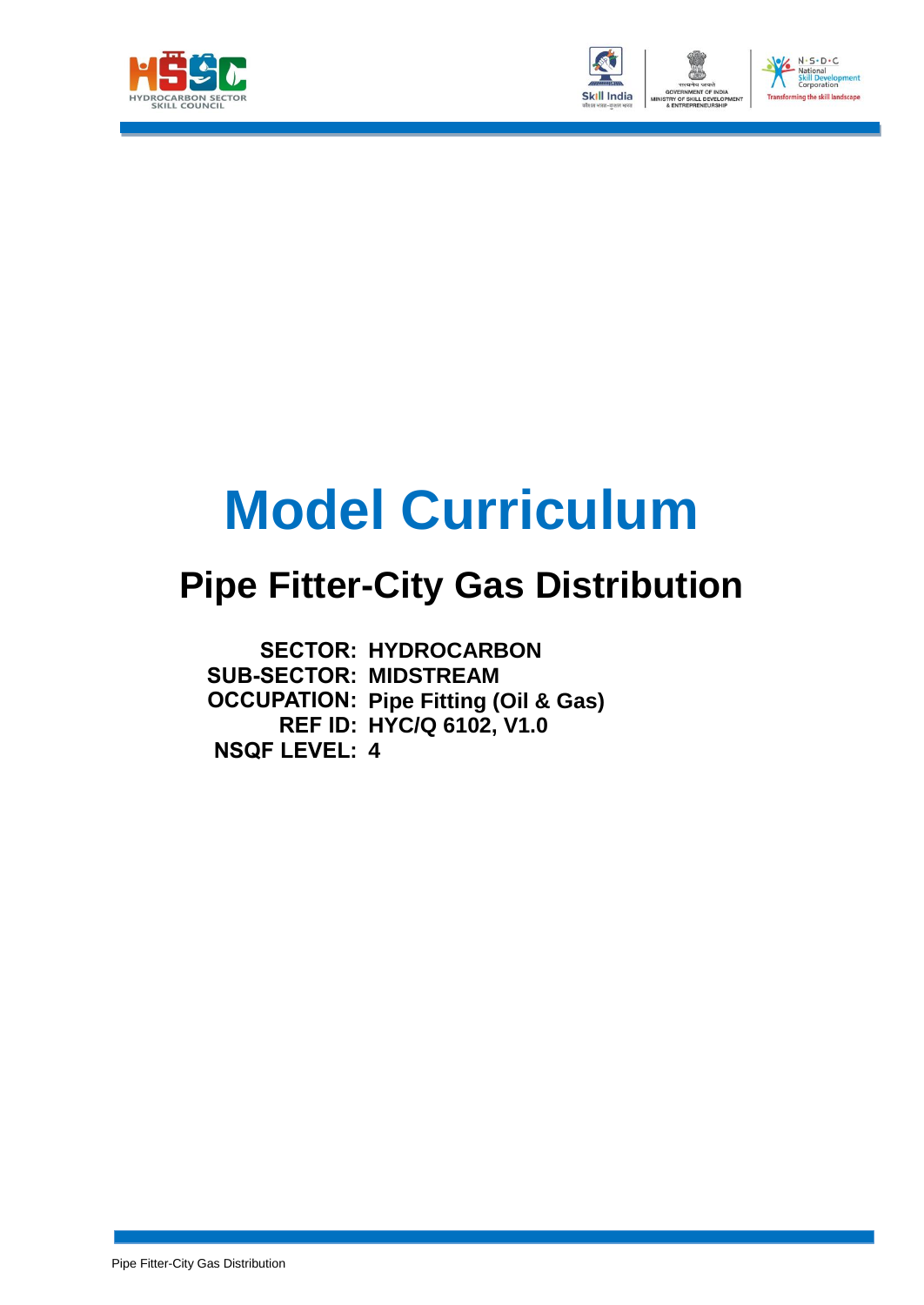



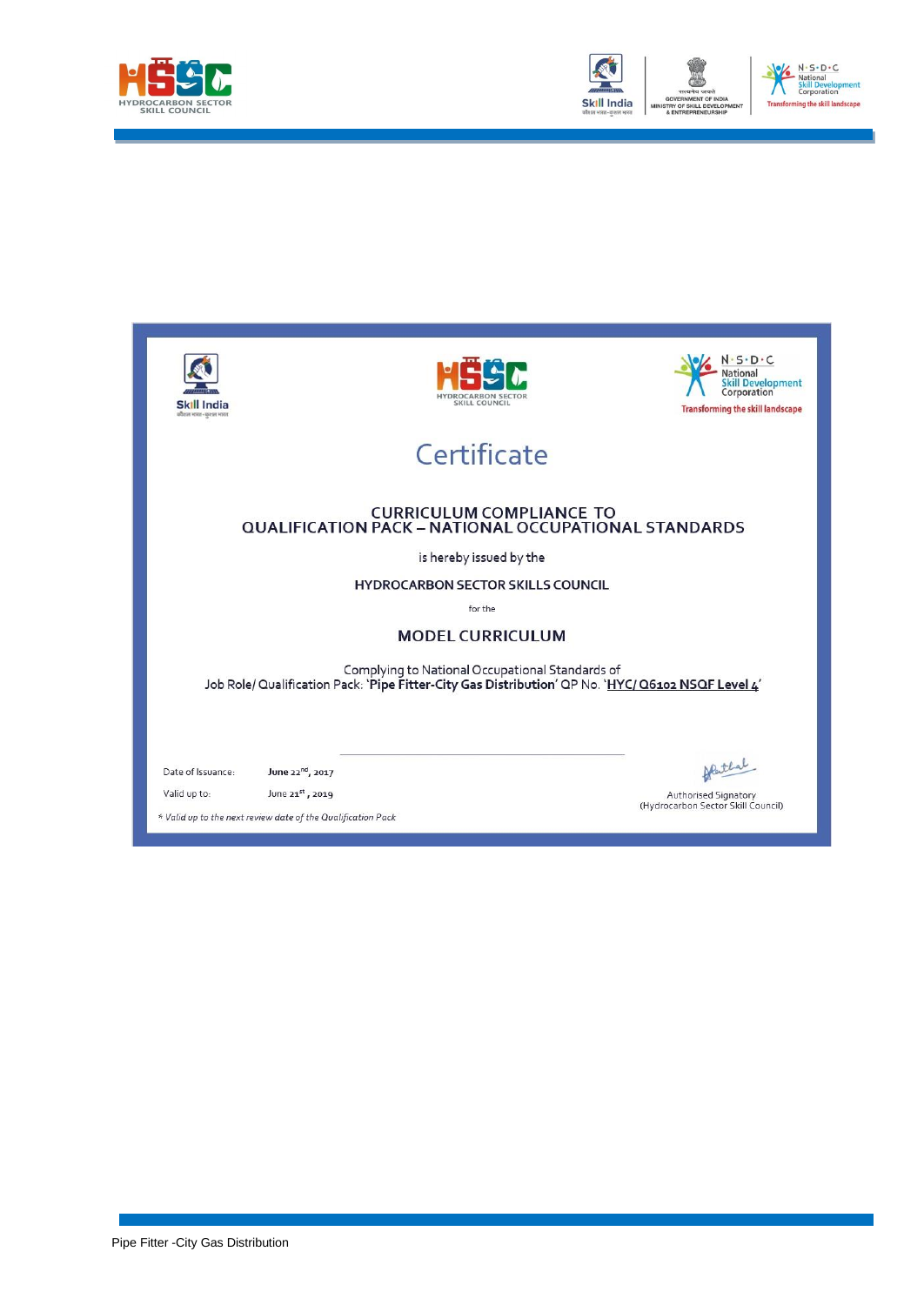



### **TABLE OF CONTENTS**

| 1. Curriculum                    | 01 |
|----------------------------------|----|
| <b>2. Trainer Prerequisites</b>  | 09 |
| 3. Annexure: Assessment Criteria | 10 |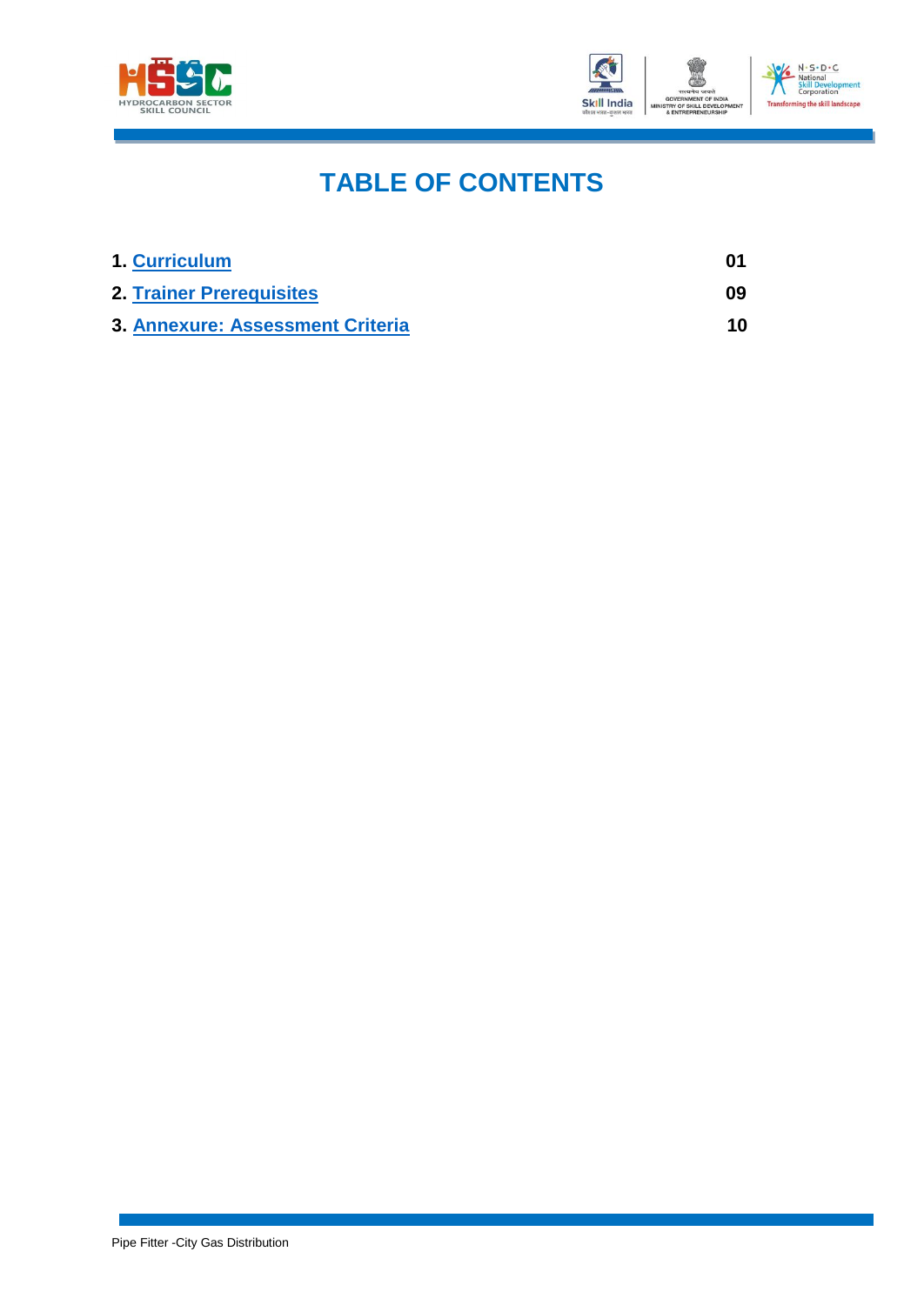



## **Pipe Fitter-City Gas Distribution**

<span id="page-3-0"></span>**CURRICULUM / SYLLABUS**

This program is aimed at training candidates for the job of a "Pipe Fitter-City Gas Distribution", in the "Hydrocarbon" Sector/Industry and aims at building the following key competencies amongst the learner.

| <b>Program Name</b>                              | <b>Pipe Fitter-City Gas Distribution</b>                                                                                                                                                                                                                                                                                                                                                                                                                                                                                                                                                                                                                                                                                                                                                                                                                                                                                                                           |  |  |  |  |
|--------------------------------------------------|--------------------------------------------------------------------------------------------------------------------------------------------------------------------------------------------------------------------------------------------------------------------------------------------------------------------------------------------------------------------------------------------------------------------------------------------------------------------------------------------------------------------------------------------------------------------------------------------------------------------------------------------------------------------------------------------------------------------------------------------------------------------------------------------------------------------------------------------------------------------------------------------------------------------------------------------------------------------|--|--|--|--|
| <b>Qualification Pack Name</b><br>& Reference ID | HYC/Q6102                                                                                                                                                                                                                                                                                                                                                                                                                                                                                                                                                                                                                                                                                                                                                                                                                                                                                                                                                          |  |  |  |  |
| <b>Version No.</b>                               | 1.0<br>25-11-2017<br><b>Version Update Date</b>                                                                                                                                                                                                                                                                                                                                                                                                                                                                                                                                                                                                                                                                                                                                                                                                                                                                                                                    |  |  |  |  |
| <b>Pre-requisites to Training</b>                | Class X, Preferably                                                                                                                                                                                                                                                                                                                                                                                                                                                                                                                                                                                                                                                                                                                                                                                                                                                                                                                                                |  |  |  |  |
| <b>Training Outcomes</b>                         |                                                                                                                                                                                                                                                                                                                                                                                                                                                                                                                                                                                                                                                                                                                                                                                                                                                                                                                                                                    |  |  |  |  |
|                                                  | After completing this program, participants will be able to:<br>• Carry out fitting, welding and joining process of<br>materials: Undertake the pipefitting work in the installation,<br>repair and maintenance of pipe systems on the basis of verbal<br>or written instructions, blueprints or sketches.<br>· Perform electrofusion welding: Perform electrofusion<br>welding through pipe preparation equipment, pipe cutting<br>tools, pipe scraping tools, pipe cleaning material, pipe re-<br>rounding tools (on larger pipe sizes), pipe restraint equipment,<br>Fusion equipment, Fusion Processor with correct leads<br>and/or tips.<br>• Work effectively in a team: Improve work effectiveness with<br>colleagues, superiors, members of own work group, people in<br>other work groups within or outside the organization<br>• Follow health, safety and security procedures: Undertake<br>jobs while following health, safety and security procedures |  |  |  |  |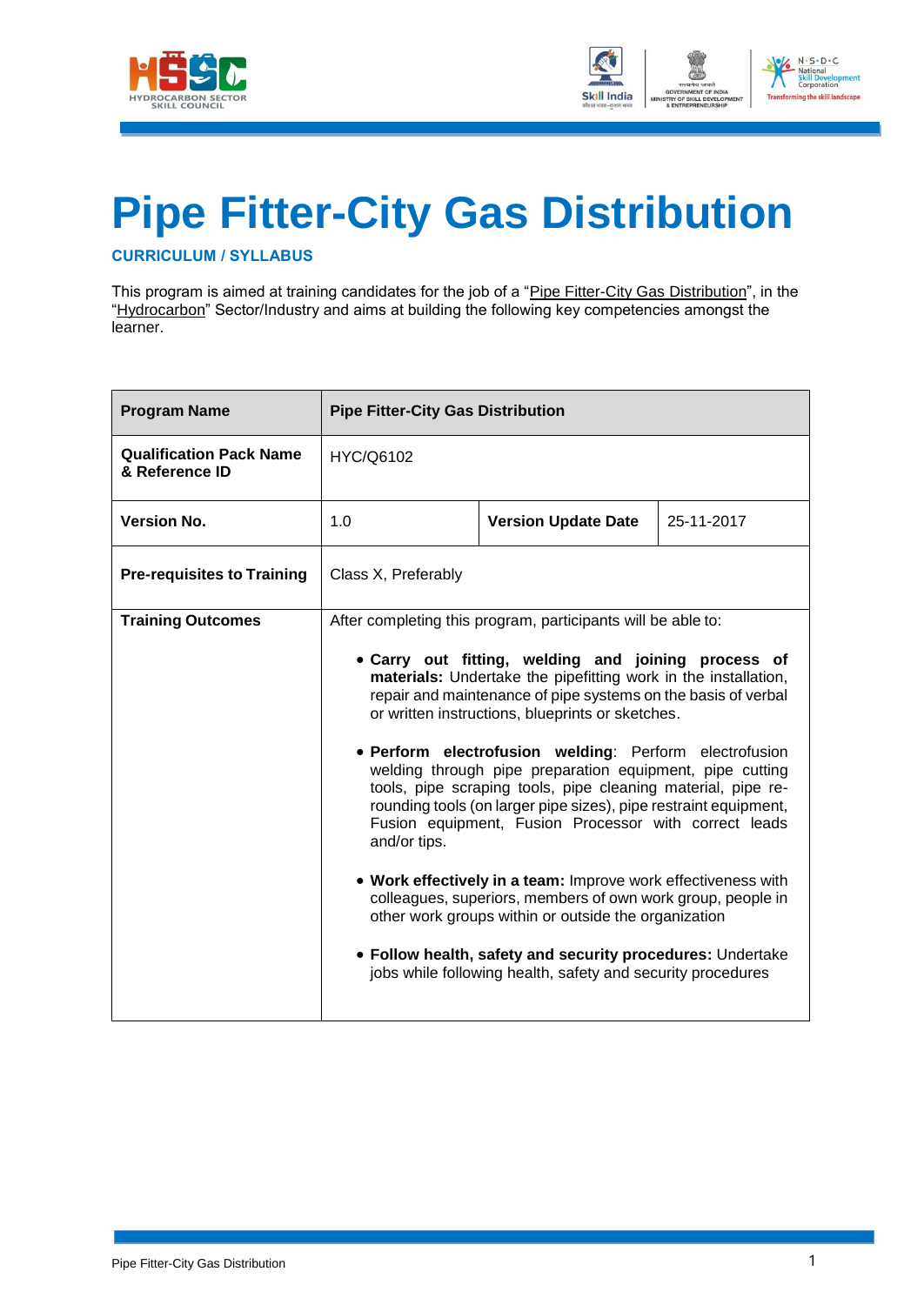



This course encompasses  $\underline{4}$  out of  $\underline{4}$  National Occupational Standards (NOS) of "<u>Pipe Fitter-City Gas</u> Distribution" Qualification Pack issued by "Hydrocarbon Sector Skill Council".

| Sr.<br>No.     | <b>Module</b>                                                                                                                                                                                                                         | <b>Key Learning Outcomes</b>                                                                                                                                                                                                                                                                                                                                                                                                                                                                                                                                                                                                                                                                                                                                                                                                                                                                                                                                                                                                                                                                                                                                                                                                                                                                                                              | <b>Equipment</b><br><b>Required</b>                                                                                                                                                                                                                                                                                                                                                                                                                                                                                                                                                                                                                                                                          |
|----------------|---------------------------------------------------------------------------------------------------------------------------------------------------------------------------------------------------------------------------------------|-------------------------------------------------------------------------------------------------------------------------------------------------------------------------------------------------------------------------------------------------------------------------------------------------------------------------------------------------------------------------------------------------------------------------------------------------------------------------------------------------------------------------------------------------------------------------------------------------------------------------------------------------------------------------------------------------------------------------------------------------------------------------------------------------------------------------------------------------------------------------------------------------------------------------------------------------------------------------------------------------------------------------------------------------------------------------------------------------------------------------------------------------------------------------------------------------------------------------------------------------------------------------------------------------------------------------------------------|--------------------------------------------------------------------------------------------------------------------------------------------------------------------------------------------------------------------------------------------------------------------------------------------------------------------------------------------------------------------------------------------------------------------------------------------------------------------------------------------------------------------------------------------------------------------------------------------------------------------------------------------------------------------------------------------------------------|
| 1              | <b>Introduction</b><br><b>Theory Duration</b><br>(hh:mm)<br>02:00<br><b>Practical Duration</b><br>(hh:mm)<br>08:00<br><b>Corresponding</b><br><b>NOS Code</b><br><b>Bridge Module</b>                                                 | Define Oil & Gas Sector/Sub-Sector<br>$\bullet$<br>Describe the role of a Pipe Fitter-City<br>$\bullet$<br><b>Gas Distribution</b><br>Practice<br>skills<br>οf<br>basic<br>$\bullet$<br>communication<br>Read signs, notices and/or cautions<br>at site                                                                                                                                                                                                                                                                                                                                                                                                                                                                                                                                                                                                                                                                                                                                                                                                                                                                                                                                                                                                                                                                                   |                                                                                                                                                                                                                                                                                                                                                                                                                                                                                                                                                                                                                                                                                                              |
| $\overline{2}$ | <b>Perform fitting, welding</b><br>and joining process of<br>materials<br><b>Theory Duration</b><br>(hh:mm)<br>22:00<br><b>Practical Duration</b><br>(hh:mm)<br>88:00<br><b>Corresponding</b><br><b>NOS Code</b><br><b>HYC/N 6105</b> | basics<br>of<br>Demonstrate<br>the<br>$\bullet$<br>engineering drawing<br>Illustrate pipe line system<br>$\bullet$<br>Read the pipe chart, technical details<br>etc.<br>Prepare bill of materials for doing the<br>pipe line fabrication<br>Read standard symbols used in pipe<br>fitting and also different piping lines<br>and valves used<br>Interpret<br>and<br>support<br>hangers<br>$\bullet$<br>drawing<br>Calculate area, volume,<br>angles,<br>length and diameter of the pipe<br>system using the metric system as<br>well as English system<br>Calculate dimensions of the bend<br>$\bullet$<br>required in plumbing<br>Identify<br>different<br>materials/<br>$\bullet$<br>equipment's used in pipe fitting in city<br>gas distribution<br>Highlight the property of different pipe<br>material and their workability<br>Identify different bends,<br>elbows,<br>$\bullet$<br>shapes, joints etc. used to fabricate<br>the pipes<br>Describe different packing materials,<br>adhesives, gaskets, ropes etc.<br>Install and check for the functions of<br>different types of valves, gauges and<br>other related accessories<br>Use different hand tools and power<br>tools in pipe fitting and appreciate the<br>advantage of correct tools used<br>Install repair and maintain high and<br>low-pressure pipe systems used in | <b>GI Pipe Cutter</b><br>$\bullet$<br>Copper pipe<br>$\bullet$<br>deburring tools<br>Pipe expander<br>$\bullet$<br>set<br>Pipe bending<br>fixtures<br><b>Flaring set</b><br>$\bullet$<br>Threading tools<br>Ratchet<br>spanner<br>Valve fix<br>$\bullet$<br>Bits and drive<br>$\bullet$<br>socket set<br>Pipe pliers<br>$\bullet$<br>Chaim pipe<br>$\bullet$<br>vice<br>Spirit level<br>Steel rule<br>$\bullet$<br>Try square<br>$\bullet$<br>Plastic pipe<br>$\bullet$<br>cutter<br>Ratchet copper<br>cutter<br>Pipe<br>$\bullet$<br>chamfering kit<br>Cartridge<br>$\bullet$<br>soldering torch<br>Drain cleaning<br>spiral<br>Cast iron screw<br>clamp<br><b>Flat chisel</b><br>$\bullet$<br>Chisels with |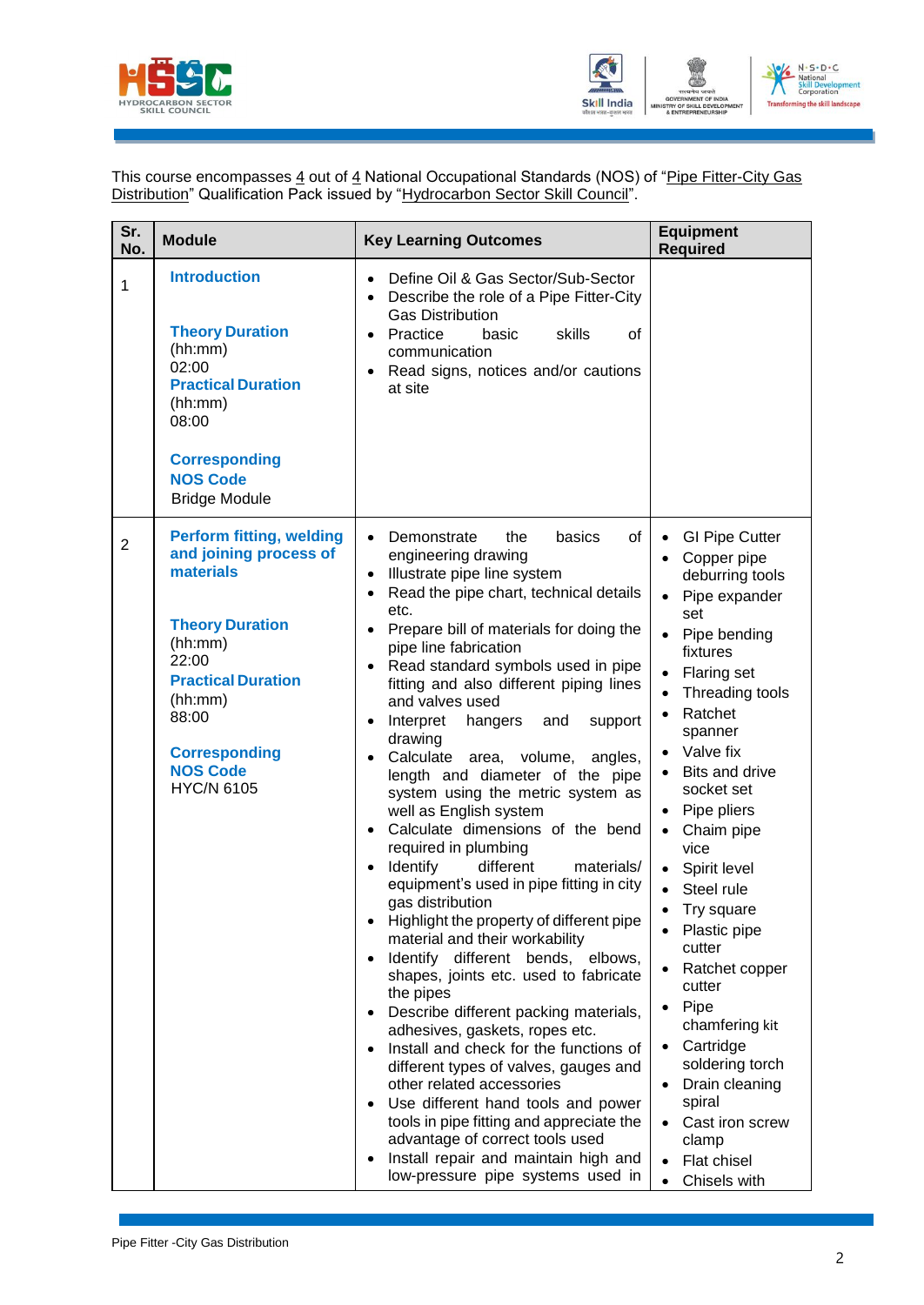



| $N \cdot S \cdot D \cdot C$<br>National<br><b>Skill Development</b><br>Corporation |
|------------------------------------------------------------------------------------|
| <b>Transforming the skill landscape</b>                                            |

| Sr.<br>No. | <b>Module</b> | <b>Key Learning Outcomes</b>                                                                                                                                                                                                                                                                                                                                                                                                                                                                                                                                                                                                                                                                                                                                                                                                                                                                                                                                                                                                                                                                                                                                                                                                                                                                                                                                                                                                                                                                                                                                                                                                                                                                                                                                                                                                                                                                                                                                                                                                                                                                                                    | <b>Equipment</b><br><b>Required</b>                                                                                                                                                                                                                                                                                                                                                                                                                                                                                                                                                                                                                                                                                                                                                                                                                                                        |
|------------|---------------|---------------------------------------------------------------------------------------------------------------------------------------------------------------------------------------------------------------------------------------------------------------------------------------------------------------------------------------------------------------------------------------------------------------------------------------------------------------------------------------------------------------------------------------------------------------------------------------------------------------------------------------------------------------------------------------------------------------------------------------------------------------------------------------------------------------------------------------------------------------------------------------------------------------------------------------------------------------------------------------------------------------------------------------------------------------------------------------------------------------------------------------------------------------------------------------------------------------------------------------------------------------------------------------------------------------------------------------------------------------------------------------------------------------------------------------------------------------------------------------------------------------------------------------------------------------------------------------------------------------------------------------------------------------------------------------------------------------------------------------------------------------------------------------------------------------------------------------------------------------------------------------------------------------------------------------------------------------------------------------------------------------------------------------------------------------------------------------------------------------------------------|--------------------------------------------------------------------------------------------------------------------------------------------------------------------------------------------------------------------------------------------------------------------------------------------------------------------------------------------------------------------------------------------------------------------------------------------------------------------------------------------------------------------------------------------------------------------------------------------------------------------------------------------------------------------------------------------------------------------------------------------------------------------------------------------------------------------------------------------------------------------------------------------|
|            |               | manufacturing plants, oil refineries,<br>chemical plants, breweries, power<br>plants, food processing plants, paper<br>mills, ships and factories<br>Use the appropriate equipment, parts<br>$\bullet$<br>and accessories for the pipe fitting or<br>assembling operation as per the<br>standards.<br>Check for the calibration date of all<br>$\bullet$<br>measuring equipment<br>Prepare suitable datum to start the<br>$\bullet$<br>marking<br>Apply application of marking medium<br>$\bullet$<br>to enhance clarity of the marking and<br>proper visibility<br>Carry out appropriate method of<br>marking out methods viz. direct<br>marking using tapes and markers,<br>set-outs of pipework using templates,<br>producing set wires, set-outs of<br>pipework onto floor<br>Use a range of<br>marking<br>out<br>$\bullet$<br>equipment (e.g. rules,<br>squares,<br>scribers,<br>Vernier<br>instruments)<br>Marking<br>tools:<br>rules/tapes,<br>dividers/trammels,<br>scribers,<br>punches, scribing blocks, squares,<br>protractor, permanent markers<br>Mark out range of feature, datum<br>$\bullet$<br>lines, cutting guidelines, square and<br>rectangular profiles, circular and<br>radial profiles, angles, holes linearly<br>positioned, boxed and on pitch circles<br>Plan the pipe fitting activities before<br>$\bullet$<br>starting as per the drawing<br>Cut the pipes to the appropriate<br>lengths<br>making<br>allowances<br>for<br>bending using appropriate cutting<br>operations and techniques<br>Produce pipework bends using the<br>$\bullet$<br>appropriate tools and equipment for<br>the types and sizes of pipe<br>Assemble and secure the pipework<br>$\bullet$<br>per job specifications<br>using<br>as<br>appropriate pipe assembly methods<br>and techniques<br>Produce pipework assemblies which<br>$\bullet$<br>combine a range of different pipe<br>fittings viz straight couplings, elbows,<br>tee pieces, flanges, reduction pieces,<br>drain/bleeding devices and unions<br>Dismantle<br>pipework<br>assemblies<br>without damage to<br>components<br>and/or subassemblies Methods to | hand grip<br>Crow bar<br>$\bullet$<br>Shovel<br>$\bullet$<br>Lever bar<br>$\bullet$<br>Scraper iron<br>$\bullet$<br>Pick axe<br>$\bullet$<br>Shop floor<br>broom<br>Expander<br><b>Flaring tools</b><br>Portable power<br>bender<br>Combination<br>$\bullet$<br>plier<br>Regular plier<br>Water pump<br>$\bullet$<br>plier<br>Pipe wrench<br>Adjustable<br>wrench<br>Hammer type<br>screw driver<br>Flat tip screw<br>$\bullet$<br>driver<br>C clamp<br>$\bullet$<br>Double open-<br>$\bullet$<br>ended spanner<br>Ring spanner<br>Tubular box<br>spanner<br>Socket set<br>Universal<br>socket joint set<br>Claw hammer<br>٠<br><b>Ball peen</b><br>hammer<br>Soft mallet<br>hammer<br>Hacksaw and<br>frames<br>Different types<br>of blades<br>(HCS, HSS<br>and Bi-metal)<br>PTFE tape<br>Silicon paste<br>Saws<br>Portable drilling<br>$\bullet$<br>machine<br>Impact drill<br>$\bullet$ |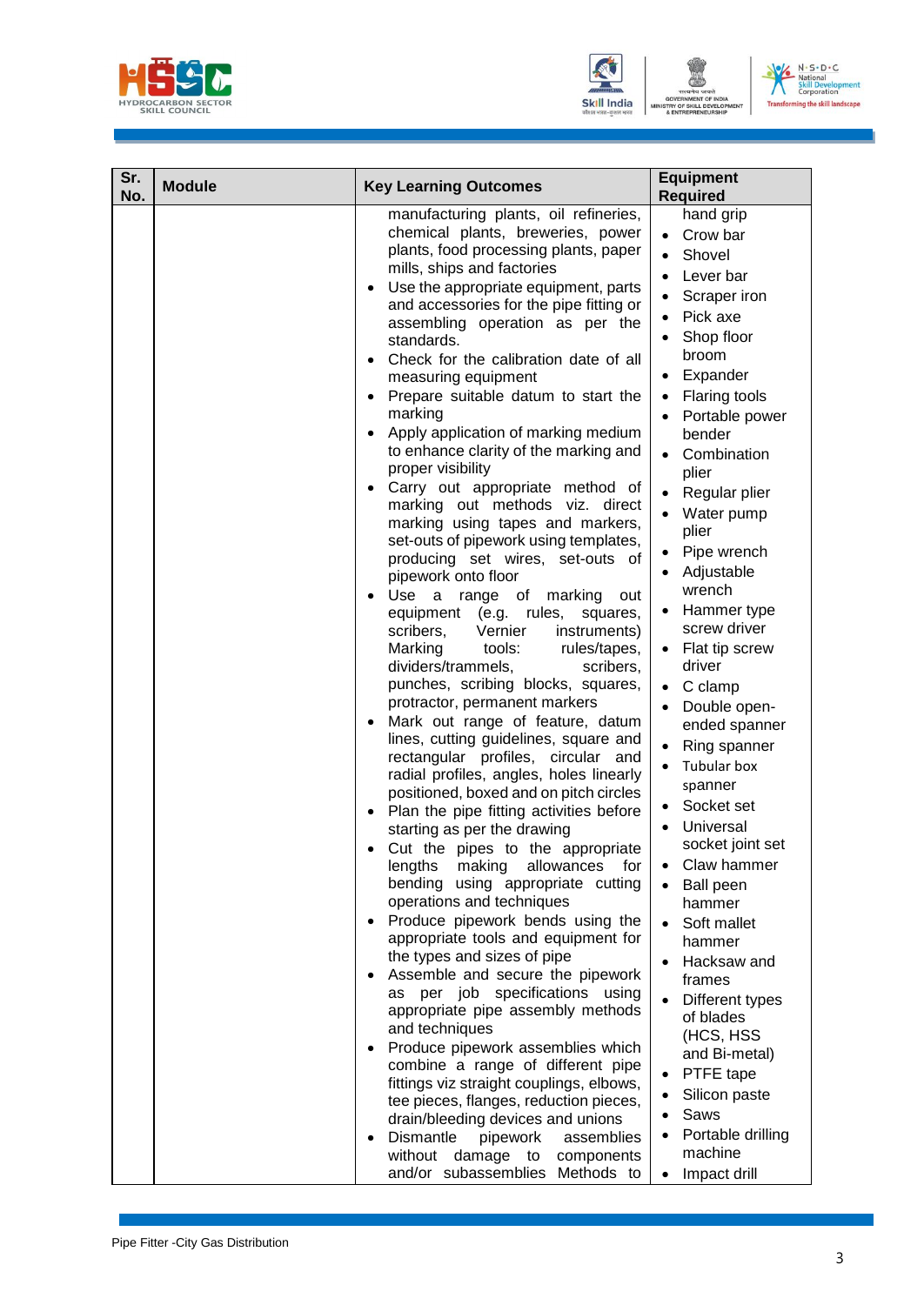





| Sr.<br>No. | <b>Module</b>                                                                                | <b>Key Learning Outcomes</b>                                                                                                                                                                                                                                                                                                                                                                                                                                                                                                                                                                                                                                                                                                                                                                                                                                                                                                                                                                                                                                                                                                                                                                                                                                                       | <b>Equipment</b><br><b>Required</b>                                                                                                                                                                                                                                                                                                                                                                                                                                                                                                                                                                                                                                                                           |
|------------|----------------------------------------------------------------------------------------------|------------------------------------------------------------------------------------------------------------------------------------------------------------------------------------------------------------------------------------------------------------------------------------------------------------------------------------------------------------------------------------------------------------------------------------------------------------------------------------------------------------------------------------------------------------------------------------------------------------------------------------------------------------------------------------------------------------------------------------------------------------------------------------------------------------------------------------------------------------------------------------------------------------------------------------------------------------------------------------------------------------------------------------------------------------------------------------------------------------------------------------------------------------------------------------------------------------------------------------------------------------------------------------|---------------------------------------------------------------------------------------------------------------------------------------------------------------------------------------------------------------------------------------------------------------------------------------------------------------------------------------------------------------------------------------------------------------------------------------------------------------------------------------------------------------------------------------------------------------------------------------------------------------------------------------------------------------------------------------------------------------|
|            |                                                                                              | dismantle: procedure for isolation<br>and locking off a device/system;<br>sequence of operations used to<br>dismantle a device/system; proof<br>marking, correct storage procedures<br>for removed<br>parts; release<br>οf<br>pressure/force; extraction<br>Deal promptly and effectively with<br>problems within their control and<br>seek help and guidance from the<br>relevant people if they have problems<br>that they cannot resolve<br>Keep the work area in a safe and tidy<br>condition during completion of the<br>manufacturing activities<br>Return all tools and equipment to the<br>correct location on completion of the<br>fitting activities<br>Perform the necessary checks for<br>correct pipework assembly<br>and<br>dimensional accuracy<br>the<br>appropriate<br>Use<br>measuring<br>equipment for checking activities<br>Produce components within all of the<br>applying standards<br>Care and preparation of pipe for<br>welding depending on the material<br>Ensure the electrode positioning<br>angle is correct<br>Strike and maintain a stable arc.<br>Identify and rectify the welding<br>defects<br>Weld in vertical up with<br>basic<br>technique of preparation, tacking,<br>joint in 5G position, joint in 2G<br>position, joint in 6G position | Rotary hammer<br>$\bullet$<br><b>Pullers</b><br>$\bullet$<br>$\bullet$<br>Portable tri-<br>stand vice<br>Bench yoke<br>vice<br>Thread cutting<br>dies<br>Die stock<br><b>Ratchet Die</b><br>$\bullet$<br>Pipe Wrench<br>$\bullet$<br>Pipe Vice<br>$\bullet$<br><b>Copper Pipe</b><br>Cutter<br>Bending<br>$\bullet$<br>Machine<br>Consumables<br>such as Flux,<br>Teflon Tape,<br>Solder Wire,<br>Wire Jute, etc.<br><b>Blow Lamp</b><br>Clamp<br>Sample pipes<br>$\bullet$<br>GI/Cu Pipe<br>$\bullet$<br>Fittings<br>Personal<br>$\bullet$<br>protective<br>equipment like<br>Helmet, safety<br>belt, safety<br>googles,<br>gloves, safety<br>shoes<br>Safety uniform/<br>jacket<br>GI/Cu Isolation<br>valve |
| 3          | <b>Perform Electrofusion</b><br><b>Welding</b><br><b>Theory Duration</b><br>(hh:mm)<br>20:00 | Understand<br>mole<br>ploughing<br>and<br>fusion technology<br>Ensure heating coils are close to the<br>$\bullet$<br>joint surfaces as possible<br>Perform wire position is accurately<br>controlled during manufacture and<br>subsequent<br>during<br>the<br>fusion<br>process                                                                                                                                                                                                                                                                                                                                                                                                                                                                                                                                                                                                                                                                                                                                                                                                                                                                                                                                                                                                    | <b>GI Pipe Cutter</b><br>Copper pipe<br>deburring tools<br>Pipe expander<br>set<br>Pipe bending<br>$\bullet$<br>fixtures                                                                                                                                                                                                                                                                                                                                                                                                                                                                                                                                                                                      |
|            | <b>Practical Duration</b><br>(hh:mm)<br>80:00<br><b>Corresponding</b><br><b>NOS Code</b>     | Understand the importance of heat<br>distribution uniform over the length of<br>the hot zone<br>Know the importance of protecting<br>coils from damage prior to, during<br>and after fusion                                                                                                                                                                                                                                                                                                                                                                                                                                                                                                                                                                                                                                                                                                                                                                                                                                                                                                                                                                                                                                                                                        | <b>Flaring set</b><br>$\bullet$<br>Threading tools<br>$\bullet$<br>Ratchet<br>$\bullet$<br>spanner<br>Valve fix                                                                                                                                                                                                                                                                                                                                                                                                                                                                                                                                                                                               |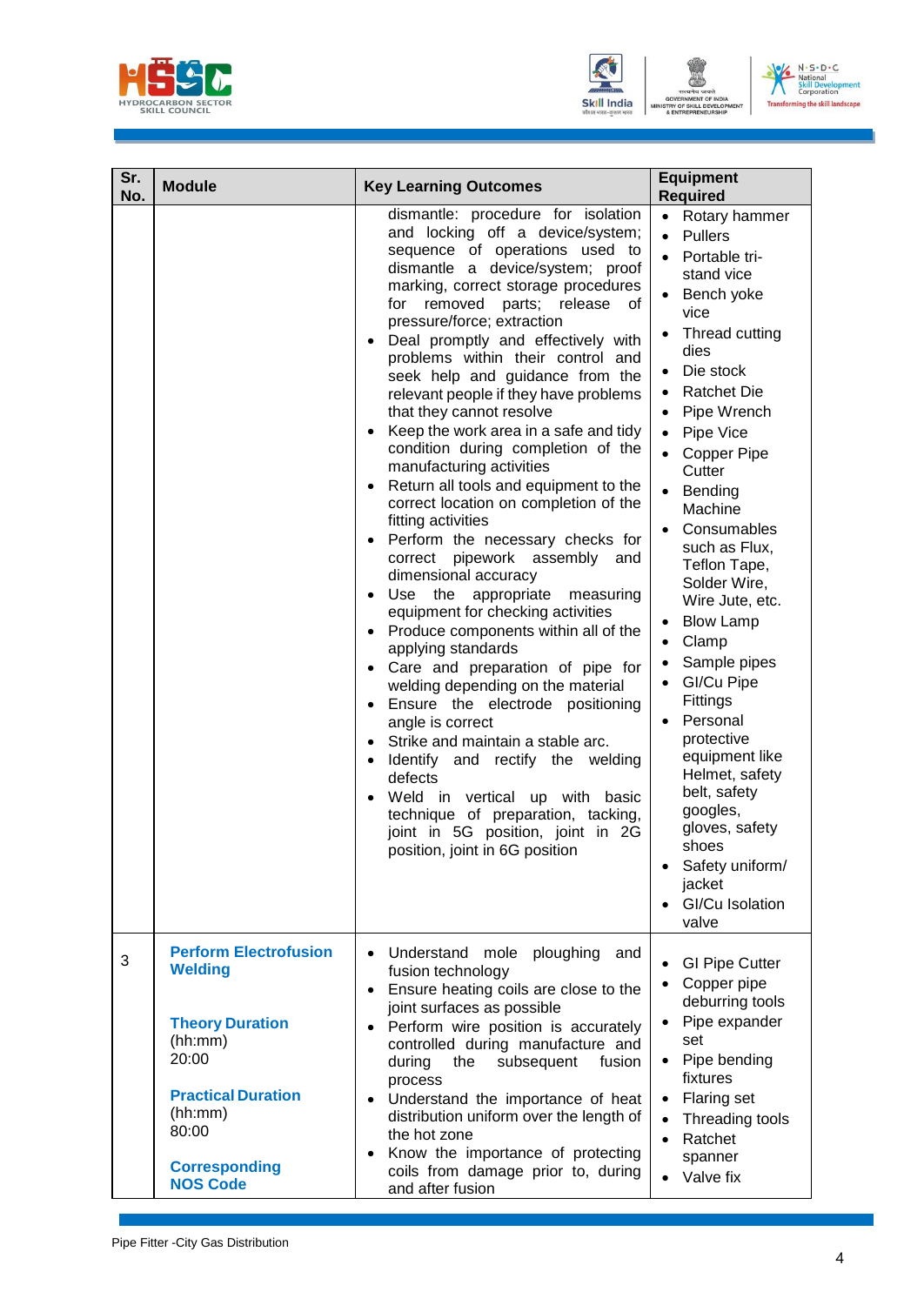





| Sr.<br>No. | <b>Module</b>     | <b>Key Learning Outcomes</b>                                                                                                                                                                                                                                                                                                                                                                                                                                                                                                                                                                                                                                                                                                                                                                                                                                                                                                                                                                                                                                                                                                                                                                                                                                                                                                                                                                                                                                                                                                                                                                                                                                                                                                                                                                                                                                                                                                                                        | <b>Equipment</b><br><b>Required</b>                                                                                                                                                                                                                                                                                                                                                                                                                                                                                                                                                                                                                                                                                                                                                                                                                                                                                                                |  |
|------------|-------------------|---------------------------------------------------------------------------------------------------------------------------------------------------------------------------------------------------------------------------------------------------------------------------------------------------------------------------------------------------------------------------------------------------------------------------------------------------------------------------------------------------------------------------------------------------------------------------------------------------------------------------------------------------------------------------------------------------------------------------------------------------------------------------------------------------------------------------------------------------------------------------------------------------------------------------------------------------------------------------------------------------------------------------------------------------------------------------------------------------------------------------------------------------------------------------------------------------------------------------------------------------------------------------------------------------------------------------------------------------------------------------------------------------------------------------------------------------------------------------------------------------------------------------------------------------------------------------------------------------------------------------------------------------------------------------------------------------------------------------------------------------------------------------------------------------------------------------------------------------------------------------------------------------------------------------------------------------------------------|----------------------------------------------------------------------------------------------------------------------------------------------------------------------------------------------------------------------------------------------------------------------------------------------------------------------------------------------------------------------------------------------------------------------------------------------------------------------------------------------------------------------------------------------------------------------------------------------------------------------------------------------------------------------------------------------------------------------------------------------------------------------------------------------------------------------------------------------------------------------------------------------------------------------------------------------------|--|
|            | <b>HYC/N 6106</b> | <b>Define Electrofusion Control Units</b><br>$\bullet$<br>Check the pipe for any abrasions or<br>$\bullet$<br>impact damage that may provide a<br>detrimental effect to the performance<br>of the coupler.<br>Ensure that the pipe end is cut<br>$\bullet$<br>square<br>Carryout to mark the pipe end for the<br>$\bullet$<br>couplers insertion depth<br>Scrap the surface of the pipe to<br>remove as much grease, oil or<br>surface dirt as possible<br>Use hand scraper to create<br>- a<br>chamfer on the leading edge of the<br>pipe and remove all swarf from the<br>pipe.<br>Mark the pipe end for the couplers<br>$\bullet$<br>insertion depth<br>Check the scraper blade for its good<br>condition<br>Scrape off any remaining<br>line<br>$\bullet$<br>markings using hand scrapper<br>Place the pipes in the clamps with the<br>$\bullet$<br>ends against the trimming tool and<br>with the pipe markings aligned<br>Understand the method of tightening<br>$\bullet$<br>the pipe clamps to grip and re-round<br>the pipes<br>Switch on the trimming tool and close<br>$\bullet$<br>the clamps slowly so that the pipe<br>ends are moved against the trimming<br>tool until continuous shavings are cut<br>from each surface<br>Keep trimming tool turning whilst<br>opening the clamps to avoid steps on<br>the trimmed surfaces.<br>Remove the trimming tool taking care<br>not to touch the trimmed ends<br>Remove loose shavings from the<br>$\bullet$<br>machine and component ends<br>Ensure prepared surface are not<br>touched<br>Check that<br>both<br>surfaces<br>are<br>completely planed. If not, repeat the<br>trimming process<br>Know<br>the<br>maximum<br>permitted<br>$\bullet$<br>outsider diameter<br>mismatch<br>for<br>different pipe sizes and procedure to<br>realign and re-trim<br>Open and then close the clamps and<br>$\bullet$<br>note the drag pressure needed to<br>move the pipes together using the<br>hydraulic system | Bits and drive<br>$\bullet$<br>socket set<br>Pipe pliers<br>$\bullet$<br>Chaim pipe<br>$\bullet$<br>vice<br>Spirit level<br>$\bullet$<br>Steel rule<br>Try square<br>Plastic pipe<br>cutter<br>Ratchet copper<br>cutter<br>Pipe<br>$\bullet$<br>chamfering kit<br>Cartridge<br>soldering torch<br>Drain<br>cleaning<br>spiral<br>Cast iron screw<br>clamp\<br>Flat chisel<br>Chisels with hand<br>grip<br>• Crow bar<br>Shovel<br>$\bullet$<br>Lever bar<br>$\bullet$<br>Scraper iron<br>$\bullet$<br>Pick axe<br>$\bullet$<br>Shop floor broom<br>$\bullet$<br>Expander<br>$\bullet$<br>Flaring tools<br>Portable<br>power<br>bender<br>Combination plier<br>Regular plier<br>Water pump plier<br>Pipe wrench<br>Adjustable<br>wrench<br>Hammer<br>type<br>screw driver<br>Flat tip<br>screw<br>driver<br>C clamp<br>Double<br>open-<br>ended spanner<br>Ring spanner<br>Tubular<br>box<br>spanner<br>Socket set<br>Universal socket<br>joint set |  |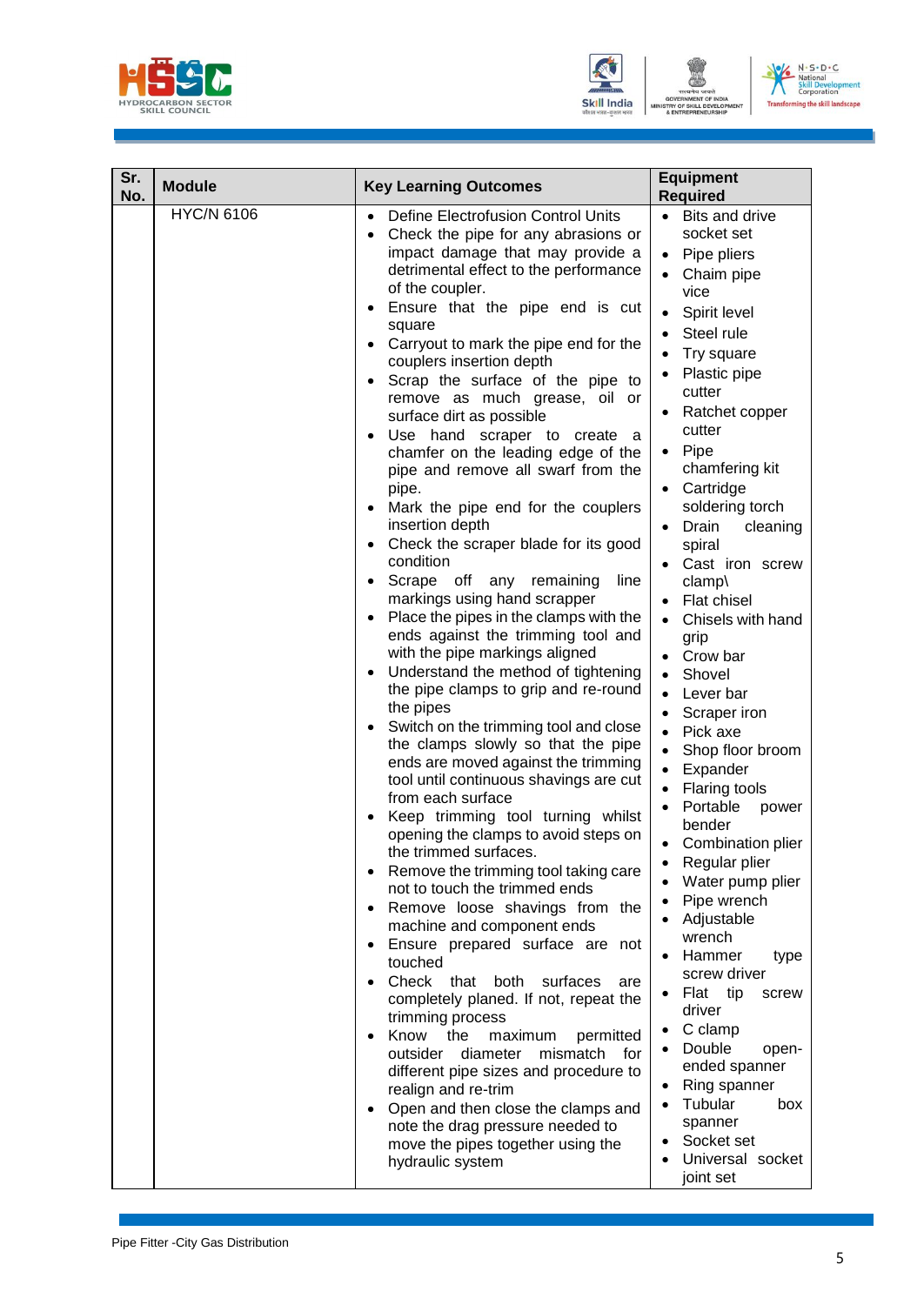





| Sr.<br>No. | <b>Module</b>                                                                                            | <b>Key Learning Outcomes</b>                                                                                                                                                                                                                                                                                                                                                                                                                                                                                                                                                                                                                                                                                                                                                                                                                                                                                                                                                                                                                                                                                                                                                                                                                                                                                                                                                                                                                                                                                                                                                                                                                                                     | <b>Equipment</b><br><b>Required</b>                                                                                                                                                                                                                                                                                                                                                                                                                                                                                                                                                                                                                                                                                                                                                                                                                                                                                                  |  |
|------------|----------------------------------------------------------------------------------------------------------|----------------------------------------------------------------------------------------------------------------------------------------------------------------------------------------------------------------------------------------------------------------------------------------------------------------------------------------------------------------------------------------------------------------------------------------------------------------------------------------------------------------------------------------------------------------------------------------------------------------------------------------------------------------------------------------------------------------------------------------------------------------------------------------------------------------------------------------------------------------------------------------------------------------------------------------------------------------------------------------------------------------------------------------------------------------------------------------------------------------------------------------------------------------------------------------------------------------------------------------------------------------------------------------------------------------------------------------------------------------------------------------------------------------------------------------------------------------------------------------------------------------------------------------------------------------------------------------------------------------------------------------------------------------------------------|--------------------------------------------------------------------------------------------------------------------------------------------------------------------------------------------------------------------------------------------------------------------------------------------------------------------------------------------------------------------------------------------------------------------------------------------------------------------------------------------------------------------------------------------------------------------------------------------------------------------------------------------------------------------------------------------------------------------------------------------------------------------------------------------------------------------------------------------------------------------------------------------------------------------------------------|--|
|            |                                                                                                          | Ensure to control wire<br>position<br>$\bullet$<br>accurately during manufacture and<br>subsequent fusion process<br>Recognise the importance of heat<br>$\bullet$<br>distribution which has to be uniform<br>over the length of the hot zone<br>Protecting coils from damage prior to,<br>$\bullet$<br>during and after fusion<br>Describe the importance of cutting<br>$\bullet$<br>the pipe square and remove burrs<br>Ensure to wipe loose dirt from pipe<br>$\bullet$<br>ends<br>Place the centre of the electrofusion<br>$\bullet$<br>fitting alongside the pipe end and<br>mark<br>the<br>pipe<br>around<br>the<br>circumference<br>Use the pipe end preparation tool,<br>remove the entire surface of the pipe<br>over the marked area<br>Remove the fitting from its packaging<br>and check that the bore of the fitting<br>is clean and dry<br>Insert the pipe ends into the fitting so<br>that they are in contact with the<br>centre stop<br>Use of socket electrofusion fittings<br>$\bullet$<br>(couplers, reducers, elbows<br>and<br>tees) clamps<br>Remove the terminal protection caps<br>$\bullet$<br>from the terminal shrouds<br>Connect the output leads to the fitting<br>$\bullet$<br>terminals<br>Check that there is sufficient fuel in<br>$\bullet$<br>the generator to complete the joint<br>Operate as per the instructions,<br>which should have been thoroughly<br>read and understood prior to any<br>welding operations.<br>Understand that the joint must be<br>$\bullet$<br>left in the clamps for the cooling time<br>specified on the fitting<br>Know the importance of Standard<br>dimensional ratio<br>Effect of expansion and contraction | Claw hammer<br>$\bullet$<br>Ball<br>$\bullet$<br>peen<br>hammer<br>Soft<br>$\bullet$<br>mallet<br>hammer<br>Hacksaw<br>and<br>frames<br>Different types of<br>blades<br>(HCS,<br><b>HSS</b><br>Bi-<br>and<br>metal)<br>PTFE tape<br>$\bullet$<br>Silicon paste<br>$\bullet$<br>Saws<br>$\bullet$<br>Portable<br>drilling<br>$\bullet$<br>machine<br>Impact drill<br>$\bullet$<br>Rotary hammer<br>$\bullet$<br><b>Pullers</b><br>$\bullet$<br>Portable tri-stand<br>$\bullet$<br>vice<br>Bench yoke vice<br>$\bullet$<br>Thread<br>cutting<br>$\bullet$<br>dies<br>Die stock<br>$\bullet$<br><b>Ratchet Die</b><br>$\bullet$<br>Pipe Wrench<br>$\bullet$<br>Pipe Vice<br>$\bullet$<br>Copper<br>Pipe<br>$\bullet$<br>Cutter<br><b>Bending Machine</b><br>$\bullet$<br>Consumables<br>$\bullet$<br>such<br>Flux,<br>as<br>Teflon<br>Tape,<br>Solder Wire, Wire<br>Jute, etc.<br>Pipe<br>restraint<br>equipment<br>Fusion<br>equipment |  |
| 4          | Follow basic, health,<br>safety and security<br>procedures<br><b>Theory Duration</b><br>(hh:mm)<br>08:00 | Use protective clothing/equipment for<br>specific tasks and work Conditions<br>Identify job-site hazardous work and<br>state possible causes of risk or<br>accident in the workplace<br>Carry out safe working practices<br>while dealing with hazards to ensure<br>the safety of self and others                                                                                                                                                                                                                                                                                                                                                                                                                                                                                                                                                                                                                                                                                                                                                                                                                                                                                                                                                                                                                                                                                                                                                                                                                                                                                                                                                                                |                                                                                                                                                                                                                                                                                                                                                                                                                                                                                                                                                                                                                                                                                                                                                                                                                                                                                                                                      |  |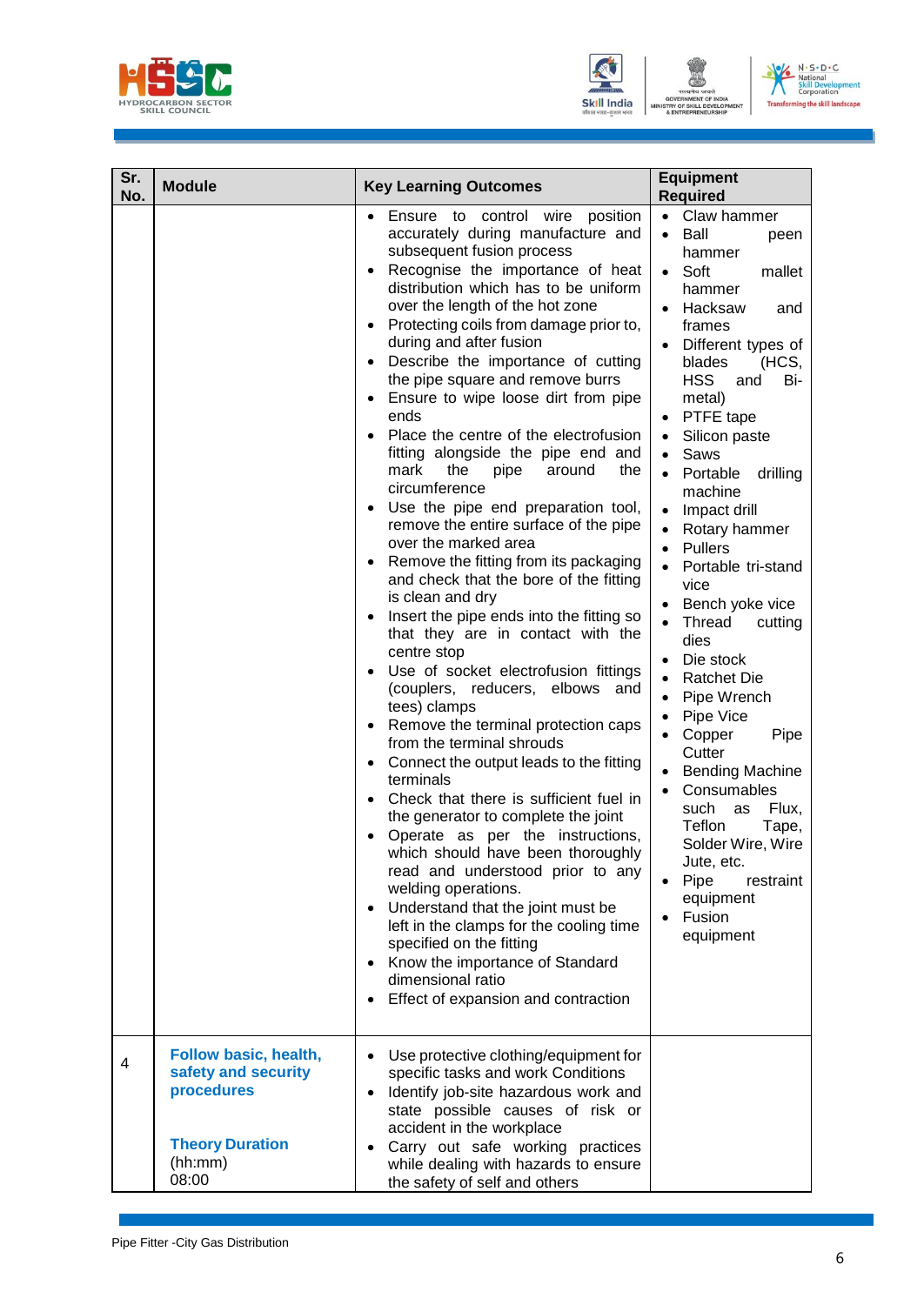



| Sr.<br>No. | <b>Module</b>                                                                                                 | <b>Key Learning Outcomes</b>                                                                                                                                                                                                                                                                                                                                                                                                                                                                                                                                                                                                                                                                                                                                                                                                                                                                                                                                                                                                                                                                                                                                                                                                                                                                                                                                                                                                                                                                                                                                                                                                                                                                                                                                          | <b>Equipment</b><br><b>Required</b> |
|------------|---------------------------------------------------------------------------------------------------------------|-----------------------------------------------------------------------------------------------------------------------------------------------------------------------------------------------------------------------------------------------------------------------------------------------------------------------------------------------------------------------------------------------------------------------------------------------------------------------------------------------------------------------------------------------------------------------------------------------------------------------------------------------------------------------------------------------------------------------------------------------------------------------------------------------------------------------------------------------------------------------------------------------------------------------------------------------------------------------------------------------------------------------------------------------------------------------------------------------------------------------------------------------------------------------------------------------------------------------------------------------------------------------------------------------------------------------------------------------------------------------------------------------------------------------------------------------------------------------------------------------------------------------------------------------------------------------------------------------------------------------------------------------------------------------------------------------------------------------------------------------------------------------|-------------------------------------|
|            | <b>Practical Duration</b><br>(hh:mm)<br>32:00<br><b>Corresponding</b><br><b>NOS Code</b><br><b>HYC/N 6104</b> | State location of general health and<br>safety equipment in the workplace<br>Inspect for faults, set up and safely<br>$\bullet$<br>use steps and ladders in general use<br>Work safely in and around trenches,<br>$\bullet$<br>elevated places and confined areas<br>Lift heavy objects safely using correct<br>$\bullet$<br>procedures<br>Identify common<br>hazard<br>signs<br>displayed in various areas<br>Use<br>fire<br>various<br>appropriate<br>extinguishers on different types of<br>fires correctly<br>Demonstrate<br>techniques<br>rescue<br>applied during fire hazard<br>Demonstrate the correct use of a fire<br>extinguisher<br>List issue concerning the safety and<br>familiar in work style<br>Empower to address the unsafe<br>condition in your work place or to stop<br>the unsafe behaviour<br>Record all incidents,<br>damages,<br>illness or injury<br>• Comprehend the applicable laws,<br>regulations<br>and codes as<br>per<br>standard<br>Promote and maintain a positive<br>$\bullet$<br>safety culture<br>Apply and appraise the use and<br>storage of hazardous substance and<br>their safety<br>Assess the threats and to protect<br>$\bullet$<br>from the threats<br>Awareness of own safety and safety<br>of others<br>Bring the concern and report the HSE<br>concern<br>Ensure to report all incident to the<br>supervisor<br>Identifies and describes the property<br>of different petroleum products.<br>Operates and handle spills and<br>respond to the spills<br>Demonstrate how to free a person<br>from electrocution<br>Administer appropriate first aid to<br>victims<br>Respond promptly and appropriately<br>to an accident situation<br>Perform<br>and<br>organize<br>loss<br>minimization or rescue activity during |                                     |
|            |                                                                                                               | an accident in real or simulated<br>environments                                                                                                                                                                                                                                                                                                                                                                                                                                                                                                                                                                                                                                                                                                                                                                                                                                                                                                                                                                                                                                                                                                                                                                                                                                                                                                                                                                                                                                                                                                                                                                                                                                                                                                                      |                                     |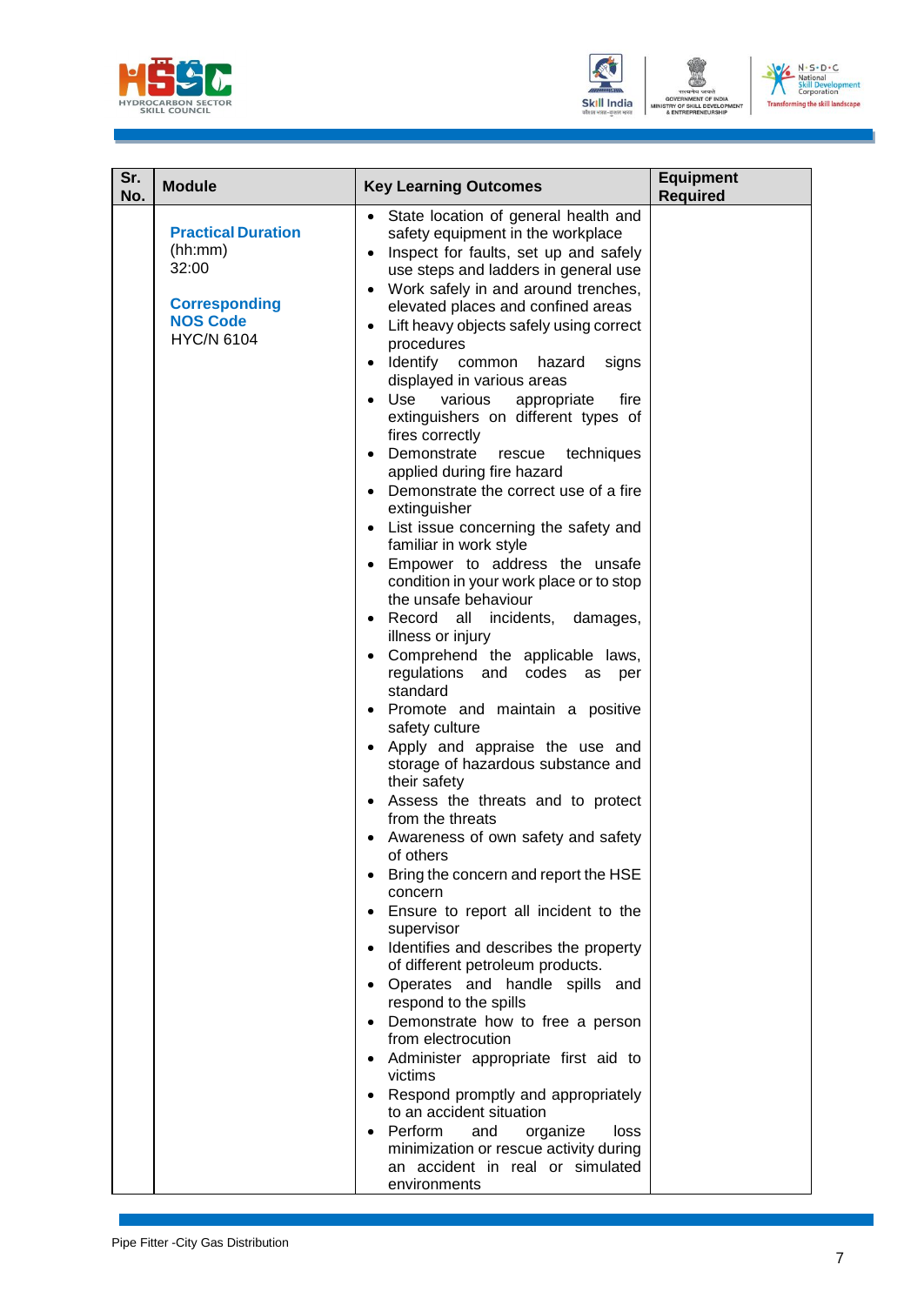



| Sr.<br>No. | <b>Module</b>                                                                                                                                                                                | <b>Key Learning Outcomes</b>                                                                                                                                                                                                                                                                                                                                                                                                                                                                                                                                                                                   | <b>Equipment</b><br><b>Required</b> |
|------------|----------------------------------------------------------------------------------------------------------------------------------------------------------------------------------------------|----------------------------------------------------------------------------------------------------------------------------------------------------------------------------------------------------------------------------------------------------------------------------------------------------------------------------------------------------------------------------------------------------------------------------------------------------------------------------------------------------------------------------------------------------------------------------------------------------------------|-------------------------------------|
|            |                                                                                                                                                                                              | • Administer first aid to victims in case<br>of a heart attack or cardiac arrest due<br>to electric shock, before the arrival of<br>emergency services in real or<br>simulated cases<br>Participate in emergency procedures                                                                                                                                                                                                                                                                                                                                                                                    |                                     |
| 5          | Work effectively in a<br>team<br><b>Theory Duration</b><br>(hh:mm)<br>08:00<br><b>Practical Duration</b><br>(hh:mm)<br>32:00<br><b>Corresponding</b><br><b>NOS Code</b><br><b>HYC/N 6103</b> | Maintain clear communication with<br>$\bullet$<br>colleagues<br>Work with colleagues as a team<br>$\bullet$<br>Pass on information to in line with<br>$\bullet$<br>organisational requirements<br>Work in ways that show respect for<br>$\bullet$<br>colleagues<br>Carry out commitments made to<br>$\bullet$<br>colleagues<br>· Identify problems in working with<br>colleagues and take initiative to<br>resolve<br>• Follow the organisation's policies and<br>procedures<br>for<br>working<br>with<br>colleagues<br>Ability to share resources with other<br>$\bullet$<br>members as per priority of tasks |                                     |
|            | <b>Total Duration</b><br><b>Theory Duration</b><br>60:00<br><b>Practical Duration</b><br>240:00                                                                                              | <b>Unique Equipment Required:</b><br>GI/Cu Pipe Fittings such as Coupler, Reducer, Reducer Tee,<br>Tee, elbow, male female elbow, Adopter, Meter Bracket,<br>Personal protective equipment like Helmet, safety belt, safety<br>googles, gloves, safety shoes, Safety uniform/jacket, GI/Cu<br>Isolation valve, Gas measurement meter, Pressure Gauge,<br>Meter Regulator, First-Aid Box, drilling machine, welding<br>machine, Grinding machine,<br>GI<br>Pipe Cutter,<br>Gas<br>measurement meter, Pressure Gauge, Meter Regulator, First-<br>Aid Box, Drilling machine                                       |                                     |

Grand Total Course Duration: **300Hours, 0 Minutes**

*(This syllabus/ curriculum has been approved by Hydrocarbon Sector Skill Council)*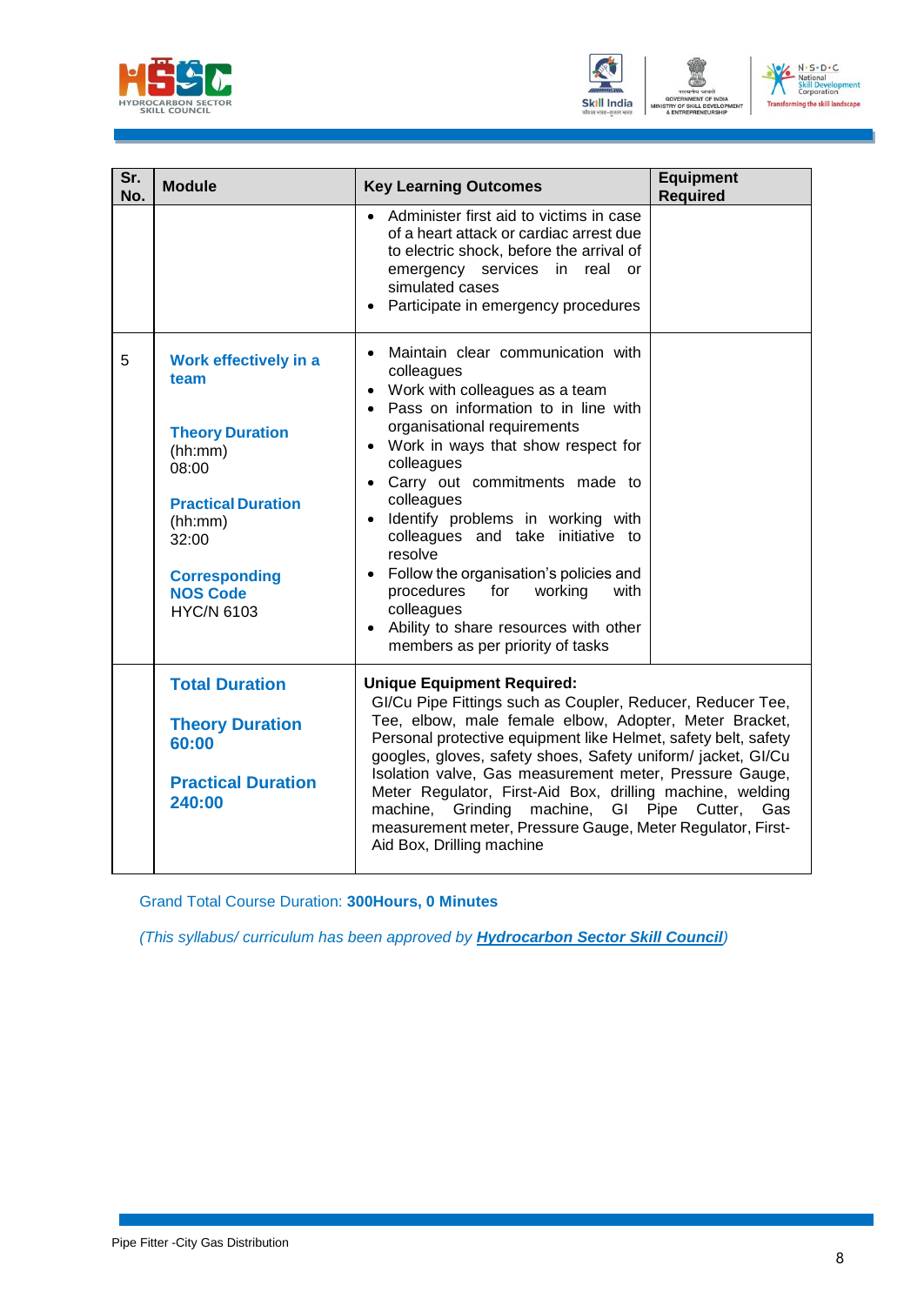



#### <span id="page-11-0"></span>**Trainer Prerequisites for Job role: "Pipe Fitter-City Gas Distribution" mapped to Qualification Pack: "HYC/Q6102, v1.0"**

| Sr.<br>No. | Area                                                          | <b>Details</b>                                                                                                                                                                                                                                                                                                                                                                             |
|------------|---------------------------------------------------------------|--------------------------------------------------------------------------------------------------------------------------------------------------------------------------------------------------------------------------------------------------------------------------------------------------------------------------------------------------------------------------------------------|
| 1          | <b>Description</b>                                            | To deliver accredited training service, mapping to the curriculum detailed<br>above, in accordance with the Qualification Pack "HYC/Q6102".                                                                                                                                                                                                                                                |
| 2          | Personal<br><b>Attributes</b>                                 | Aptitude for conducting training, and pre/ post work to ensure competent,<br>employable candidates at the end of the training. Strong communication<br>skills, interpersonal skills, ability to work as part of a team; a passion for<br>quality and for developing others; well organised and focused, eager to<br>learn and keep oneself updated with the latest in the mentioned field. |
| 3          | <b>Minimum</b><br><b>Educational</b><br><b>Qualifications</b> | Diploma in Mechanical Engineering/ Petroleum Engineering                                                                                                                                                                                                                                                                                                                                   |
| 4а         | Domain<br><b>Certification</b>                                | Certified for Job Role: "Pipe Fitter-City Gas Distribution" mapped to QP:<br>"HYC/Q6102". Minimum accepted score is 80%                                                                                                                                                                                                                                                                    |
| 4b         | <b>Platform</b><br><b>Certification</b>                       | Recommended that the Trainer is certified for the Job Role: "Trainer",<br>mapped to the Qualification Pack: "MEP/Q0102". Minimum accepted<br>score is $80\%$ .                                                                                                                                                                                                                             |
| 5          | <b>Experience</b>                                             | Minimum 5 years of industry experience in relevant job role and a<br>Minimum of 2 years Training experience in relevant job role.                                                                                                                                                                                                                                                          |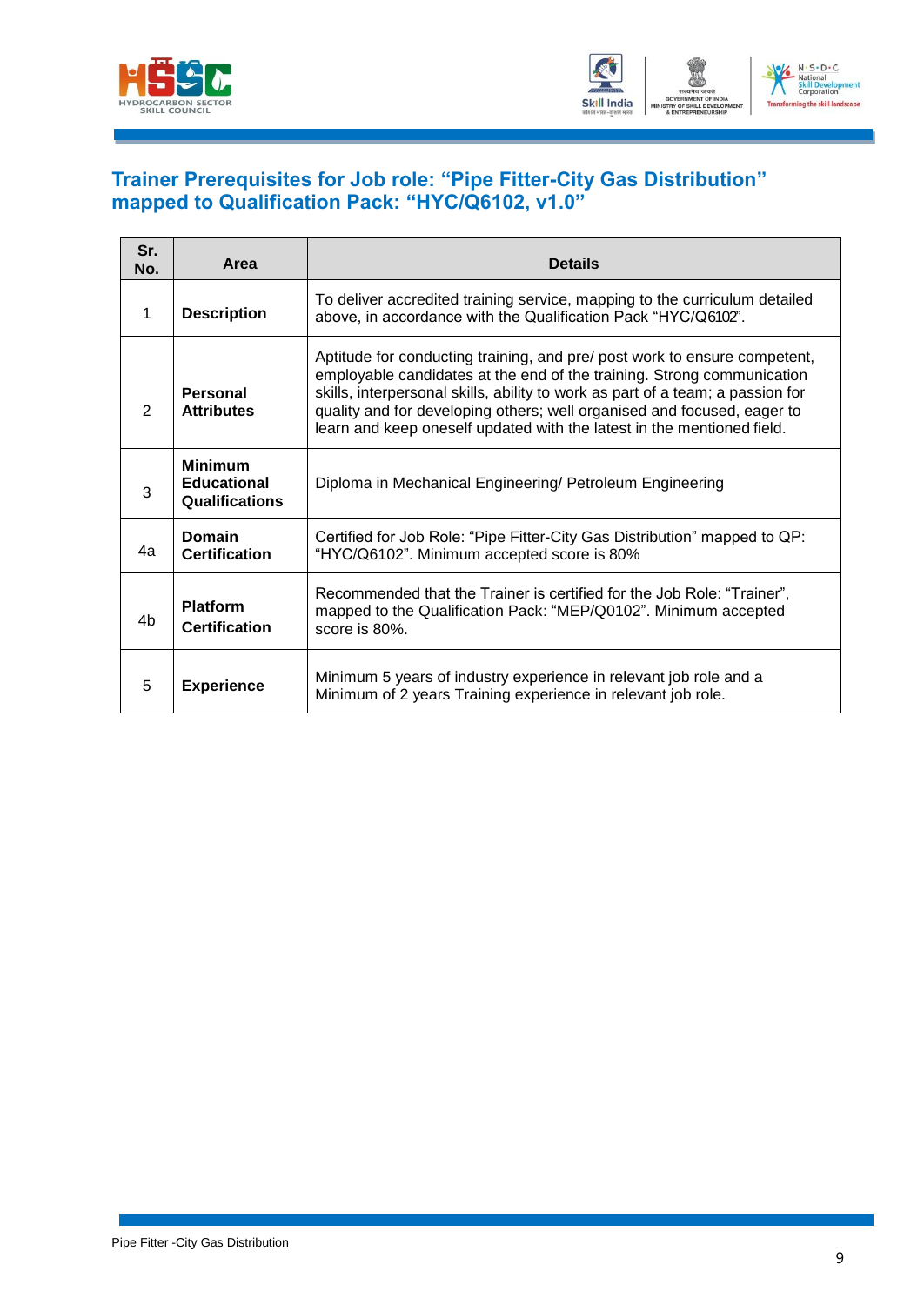



#### **Annexure: Assessment Criteria**

#### <span id="page-12-0"></span>**CRITERIA FOR ASSESSMENT OF TRAINEES**

**Job Role** Pipe Fitter-City Gas Distribution **Qualification Pack** HYC/Q6102 **Sector Skill Council** Hydrocarbon Sector Skill Council

#### **Guidelines for Assessment**

1. Criteria for assessment for each Qualification Pack will be created by the Sector Skill Council. Each Performance Criteria (PC) will be assigned marks proportional to its importance in NOS. SSC will also lay down proportion of marks for Theory and Skills Practical for each PC.

2. The assessment for the theory part will be based on knowledge bank of questions created by the SSC.

3. Assessment will be conducted for all compulsory NOS, and where applicable, on the selected elective/option NOS/set of NOS.

4. Individual assessment agencies will create unique question papers for theory part for each candidate at each examination/training center (as per assessment criteria below).

4. Individual assessment agencies will create unique evaluations for skill practical for every student at each examination/training center based on this criterion.

5. To pass the Qualification Pack , every trainee should score a minimum of 70% of aggregate marks to successfully clear the assessment.

6. In case of *unsuccessful completion*, the trainee may seek reassessment on the Qualification Pack.

| <b>Compulsory NOS</b><br><b>Total Marks: [100]</b>                                                                 |                                                                                                                                                      |     |                | <b>Marks Allocation</b> |                                   |
|--------------------------------------------------------------------------------------------------------------------|------------------------------------------------------------------------------------------------------------------------------------------------------|-----|----------------|-------------------------|-----------------------------------|
| <b>Total</b><br><b>Assessment</b><br>Out Of<br><b>Assessment Criteria for outcomes</b><br><b>Marks</b><br>outcomes |                                                                                                                                                      |     |                | <b>Theory</b>           | <b>Skills</b><br><b>Practical</b> |
|                                                                                                                    | PC1. Clearly the basics of Engineering<br>drawing and how to make simple drawing.                                                                    |     | 2              |                         |                                   |
|                                                                                                                    | PC2. Draft and illustrate a pipe line system.                                                                                                        |     | 2              | 1                       |                                   |
|                                                                                                                    | PC3. Read the pipe chart, technical details etc.                                                                                                     | 100 | $\overline{2}$ | 2                       | $\Omega$                          |
|                                                                                                                    | PC4. Prepare the bill of materials for doing the<br>pipe line fabrication.                                                                           |     | $\overline{2}$ |                         |                                   |
| Fitting, Welding<br>Basics and<br><b>Joining Process</b><br>of Materials                                           | PC5. Understand blue print reading including<br>standard symbols used in plumbing and also<br>different piping lines and valves used in<br>plumbing. |     | $\overline{2}$ | 1                       |                                   |
|                                                                                                                    | PC6. Read and interpret hangers and support<br>drawing.                                                                                              |     | $\mathcal{P}$  | $\mathcal{P}$           | 0                                 |
|                                                                                                                    | PC7. Mathematics -Knowledge of arithmetic,<br>algebra, geometry, and their applications                                                              |     | 2              | 2                       | $\Omega$                          |
|                                                                                                                    | PC8. Calculate area, volume, angles and<br>length                                                                                                    |     | 2              | 2                       | 0                                 |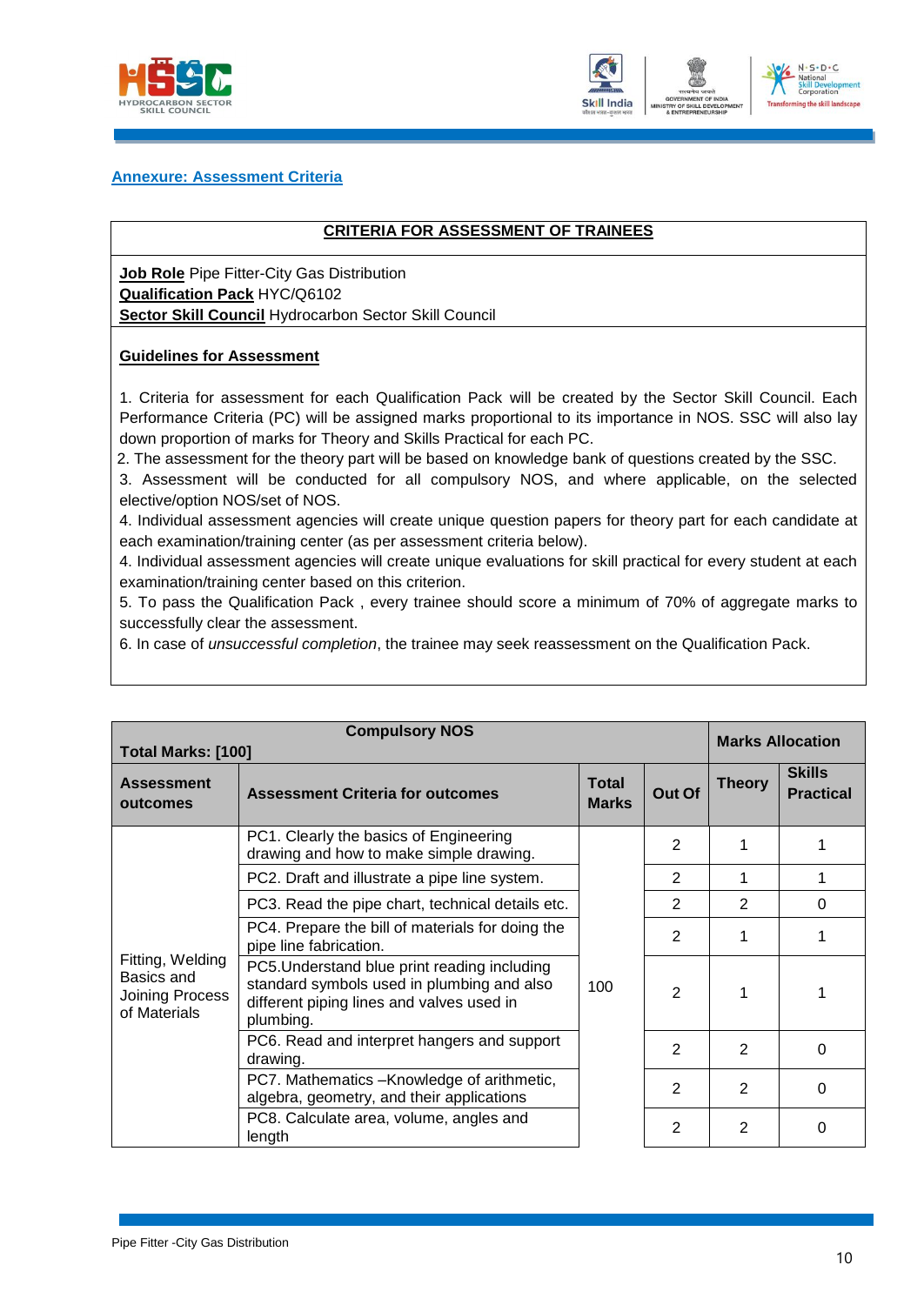





| <b>Compulsory NOS</b><br>Total Marks: [100] |                                                                                                                                                                                                                                       |                              |                |               | <b>Marks Allocation</b>           |
|---------------------------------------------|---------------------------------------------------------------------------------------------------------------------------------------------------------------------------------------------------------------------------------------|------------------------------|----------------|---------------|-----------------------------------|
| <b>Assessment</b><br>outcomes               | <b>Assessment Criteria for outcomes</b>                                                                                                                                                                                               | <b>Total</b><br><b>Marks</b> | Out Of         | <b>Theory</b> | <b>Skills</b><br><b>Practical</b> |
|                                             | PC9. Calculate length and diameter of the pipe<br>system using the metric system as well as<br>English system.                                                                                                                        |                              | 2              | 1             | 1                                 |
|                                             | PC10. Calculate dimensions of the bend<br>required in plumbing.                                                                                                                                                                       |                              | $\overline{2}$ | 1             | 1                                 |
|                                             | PC11. Knowledge on different materials used<br>for plumbing                                                                                                                                                                           |                              | 2              | 2             | 0                                 |
|                                             | PC12. Highlight the property of different pipe<br>material and their workability                                                                                                                                                      |                              | $\overline{2}$ | 2             | 0                                 |
|                                             | PC13. The different bends, elbows, shapes,<br>joints etc. used to fabricate the pipes.                                                                                                                                                |                              | 2              | 0             | $\overline{2}$                    |
|                                             | PC14. Identify and discriminate different types<br>of nuts, bolts, screws, clamps, fixtures etc.<br>used in plumbing.                                                                                                                 |                              | 2              | $\Omega$      | $\overline{2}$                    |
|                                             | PC15. The different packing materials,<br>adhesives, gaskets, ropes etc. and how to cut<br>gaskets using a cutting machine.                                                                                                           |                              | 2              | $\Omega$      | $\overline{2}$                    |
|                                             | PC 16. Install and check for the functions of<br>different types of valves, gauges and other<br>related accessories                                                                                                                   |                              | 2              | $\Omega$      | $\overline{2}$                    |
|                                             | PC17. Knowledge and ability to use different<br>hand tools and power tools in plumbing and<br>appreciate the advantage of correct tools used                                                                                          |                              | 2              | $\Omega$      | $\overline{2}$                    |
|                                             | PC18. Install, repair and maintain high and<br>low-pressure pipe systems used in<br>manufacturing plants, oil refineries, chemical<br>plants, breweries, power plants, food<br>processing plants, paper mills, ships and<br>factories |                              | $\overline{2}$ | 0             | $\overline{2}$                    |
|                                             | PC19. Use the appropriate equipment, parts<br>and accessories for the pipe fitting or<br>assembling operation as per the standards.                                                                                                   |                              | 2              | 0             | 2                                 |
|                                             | PC20. Check for the calibration date of all<br>measuring equipment                                                                                                                                                                    |                              | 2              | $\mathbf 0$   | 2                                 |
|                                             | PC21. Identification and preparation of suitable<br>datum from which to start the marking.                                                                                                                                            |                              | 2              | 0             | $\overline{2}$                    |
|                                             | PC22. Application of marking medium to<br>enhance clarity of the marking and proper<br>visibility.                                                                                                                                    |                              | $\overline{2}$ | 1             | 1                                 |
|                                             | PC23. Carry out appropriate method of<br>marking Marking out methods: direct marking<br>using tapes and markers, set-outs of pipework<br>using templates, producing set wires, set-outs<br>of pipework onto floor                     |                              | 2              | 0             | $\overline{2}$                    |
|                                             | PC24. Use a range of marking out equipment<br>(e.g. rules, squares, scribers, Vernier<br>instruments) Marking tools: rules/tapes,<br>dividers/trammels, scribers, punches, scribing                                                   |                              | $\overline{2}$ | 0             | $\overline{2}$                    |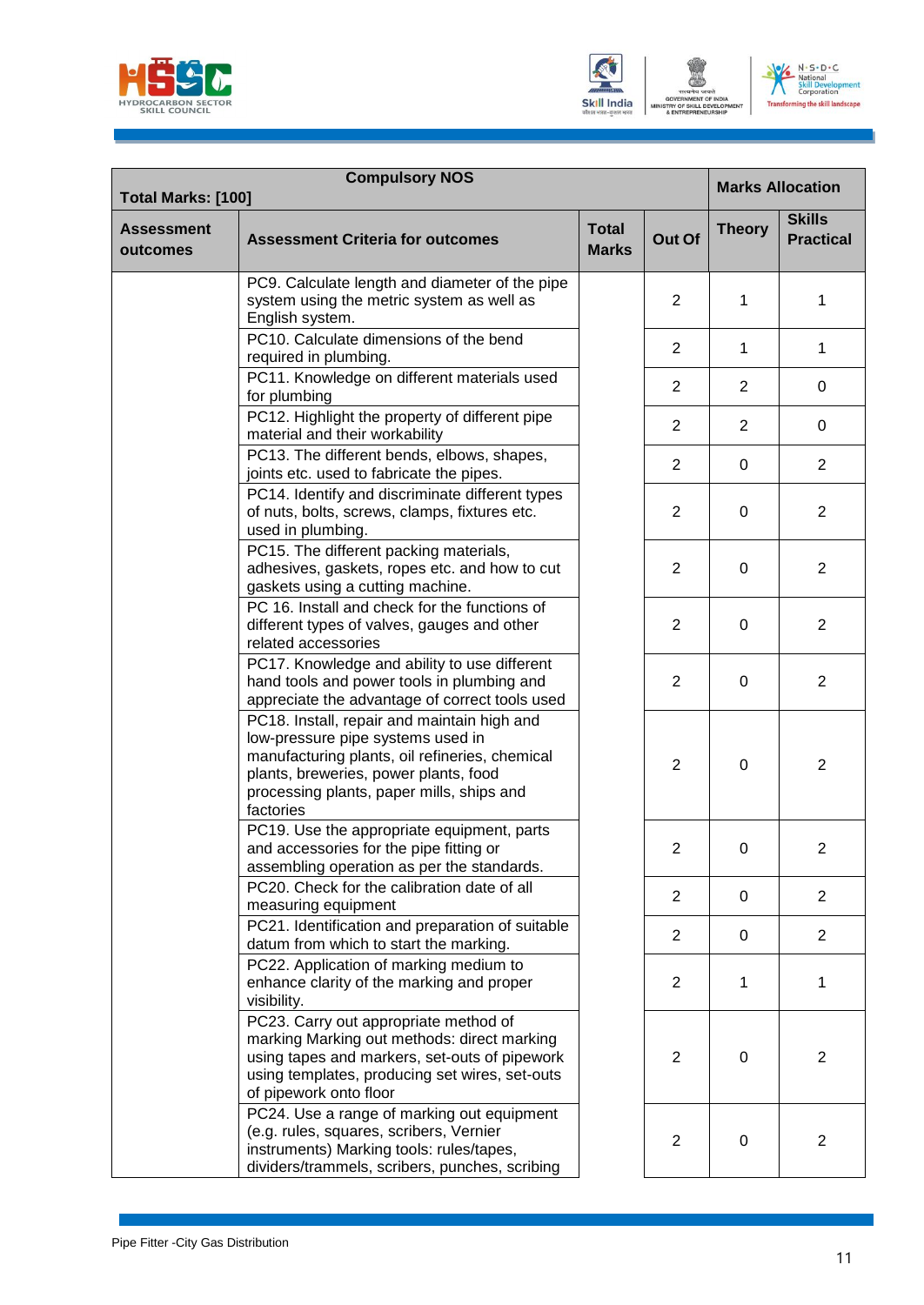





| <b>Compulsory NOS</b><br>Total Marks: [100] |                                                                                                                                                                                                                                                                                                                                                        |                              |                |               | <b>Marks Allocation</b>           |  |
|---------------------------------------------|--------------------------------------------------------------------------------------------------------------------------------------------------------------------------------------------------------------------------------------------------------------------------------------------------------------------------------------------------------|------------------------------|----------------|---------------|-----------------------------------|--|
| <b>Assessment</b><br>outcomes               | <b>Assessment Criteria for outcomes</b>                                                                                                                                                                                                                                                                                                                | <b>Total</b><br><b>Marks</b> | Out Of         | <b>Theory</b> | <b>Skills</b><br><b>Practical</b> |  |
|                                             | blocks, squares, protractor, permanent<br>markers                                                                                                                                                                                                                                                                                                      |                              |                |               |                                   |  |
|                                             | PC25. Mark out a range of feature, Features:<br>datum lines; cutting guidelines; square and<br>rectangular profiles; circular and radial profiles;<br>angles; holes linearly positioned, boxed and on<br>pitch circles                                                                                                                                 |                              | 2              | 0             | $\overline{2}$                    |  |
|                                             | PC26. Plan the pipe fitting activities before<br>starting as per the drawing.                                                                                                                                                                                                                                                                          |                              | 1              | 1             | 0                                 |  |
|                                             | PC27. Cut the pipes to the appropriate lengths<br>making allowances for bending using<br>appropriate cutting operations and techniques                                                                                                                                                                                                                 |                              | 2              | $\Omega$      | 2                                 |  |
|                                             | PC28. Produce pipework bends using the<br>appropriate tools and equipment for the types<br>and sizes of pipe                                                                                                                                                                                                                                           |                              | 2              | 0             | 2                                 |  |
|                                             | Pipe bending tools and equipment: hand<br>operated pipe bender, bending springs, pipe<br>expander, swaging kit, hydraulic pipe bending<br>equipment, heating methods and fillers                                                                                                                                                                       |                              |                |               |                                   |  |
|                                             | Pipework bends and forms: angular bends,<br>offsets, bridge sets, radii, internal, swaged<br>ends, expansion loops, external swaged ends                                                                                                                                                                                                               |                              |                |               |                                   |  |
|                                             | PC29. Assemble and secure the pipework as<br>per job specifications using appropriate pipe<br>assembly methods and techniques                                                                                                                                                                                                                          |                              | $\overline{2}$ | 0             | $\overline{2}$                    |  |
|                                             | Pipe assembly methods:                                                                                                                                                                                                                                                                                                                                 |                              |                |               |                                   |  |
|                                             | PC30. Produce pipework assemblies which<br>combine a range of different fittings Pipe<br>fittings: straight couplings, elbows, tee pieces,<br>flanges, reduction pieces, drain/bleeding<br>devices, unions                                                                                                                                             |                              | $\overline{2}$ | 0             | $\overline{2}$                    |  |
|                                             | PC31. Dismantle pipework assemblies without<br>damage to components and/or subassemblies<br>Methods to dismantle: procedure for isolation<br>and locking off a device/system; sequence of<br>operations used to dismantle a device/system;<br>proof marking, correct storage procedures for<br>removed parts; release of pressure/force;<br>extraction |                              | 2              | 0             | $\overline{2}$                    |  |
|                                             | PC32. Deal promptly and effectively with<br>problems within their control, and seek help<br>and guidance from the relevant people if they<br>have problems that they cannot resolve                                                                                                                                                                    |                              | $\overline{2}$ | 0             | $\overline{2}$                    |  |
|                                             | PC33. Keep the work area in a safe and tidy<br>condition during and on completion of the<br>manufacturing activities                                                                                                                                                                                                                                   |                              | 2              | 0             | $\overline{2}$                    |  |
|                                             | PC34. Return all tools and equipment to the<br>correct location on completion of the fitting<br>activities                                                                                                                                                                                                                                             |                              | $\overline{2}$ | 0             | $\overline{2}$                    |  |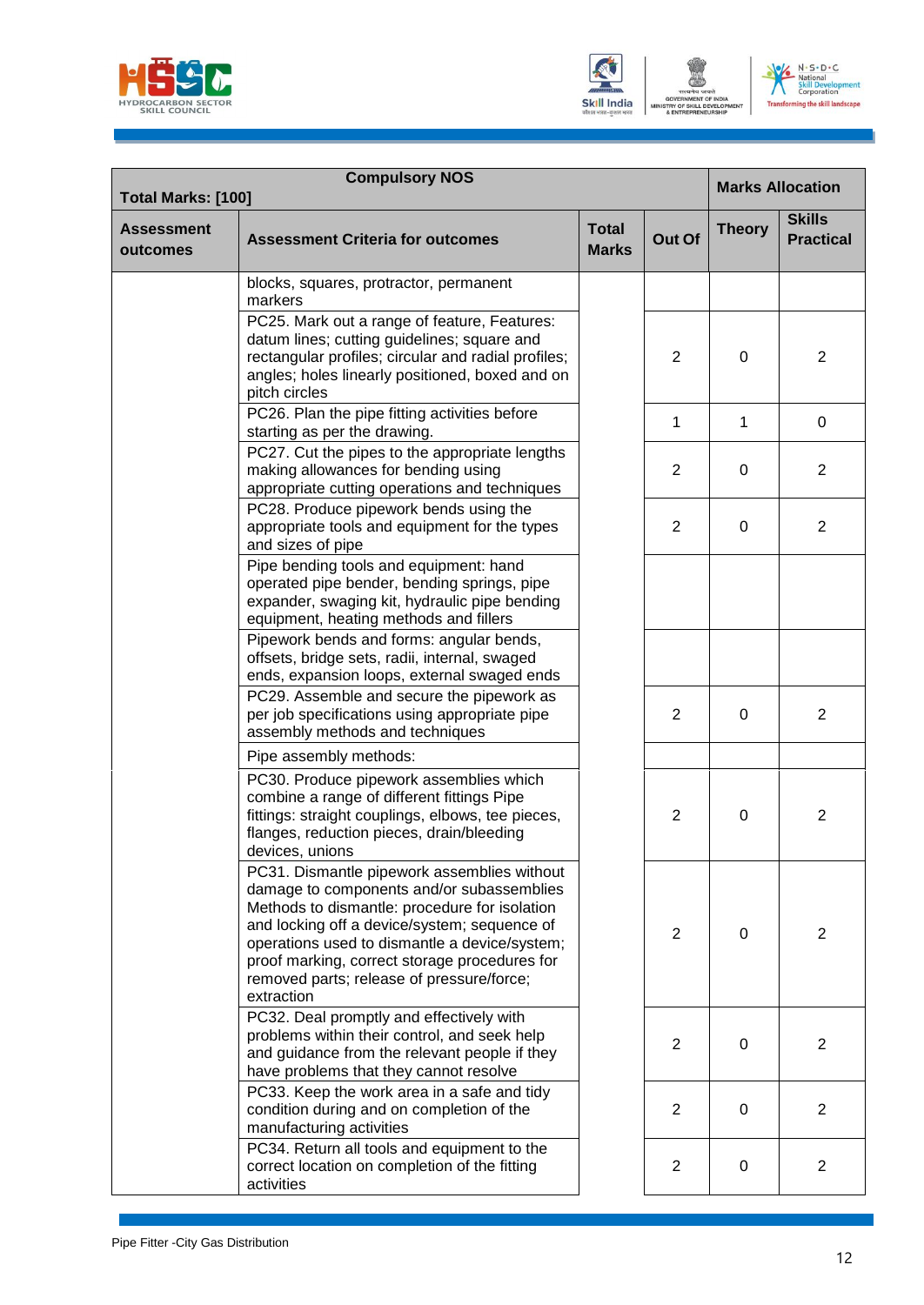





| Total Marks: [100]            | <b>Compulsory NOS</b>                                                                                                                                             |                              |                |               | <b>Marks Allocation</b>           |
|-------------------------------|-------------------------------------------------------------------------------------------------------------------------------------------------------------------|------------------------------|----------------|---------------|-----------------------------------|
| <b>Assessment</b><br>outcomes | <b>Assessment Criteria for outcomes</b>                                                                                                                           | <b>Total</b><br><b>Marks</b> | Out Of         | <b>Theory</b> | <b>Skills</b><br><b>Practical</b> |
|                               | PC35. Perform the necessary checks for<br>correct pipework assembly and dimensional<br>accuracy                                                                   |                              | 2              | $\Omega$      | $\overline{2}$                    |
|                               | PC36. Use the appropriate measuring<br>equipment for checking activities                                                                                          |                              | 2              | 0             | 2                                 |
|                               | PC37. Produce components within all of the<br>applying standards                                                                                                  |                              | 2              | 1             | 1                                 |
|                               | PC38. Generate stage inspection reports                                                                                                                           |                              | $\overline{2}$ | 1             | 1                                 |
|                               | PC39. Different methods of pipe joining                                                                                                                           |                              | 1              | 1             | $\overline{0}$                    |
|                               | PC40. Different welding methods                                                                                                                                   |                              | 1              | 1             | 0                                 |
|                               | PC41. Care and preparation of pipe for<br>welding depending on the material                                                                                       |                              | 2              | 0             | $\overline{2}$                    |
|                               | PC42. Importance of joints and different types<br>of joints.                                                                                                      |                              | 2              | 1             | $\mathbf{1}$                      |
|                               | PC43. Ensure the electrode positioning angle<br>is correct.                                                                                                       |                              | $\overline{2}$ | $\Omega$      | $\overline{2}$                    |
|                               | PC44. Select the correct welding mechanic<br>and follow factors                                                                                                   |                              | 1              | 1             | 0                                 |
|                               | PC45. Know the fundamentals of manual<br>metal arc welding.                                                                                                       |                              | 1              | 1             | 0                                 |
|                               | PC46. Should be able to strike and maintain a<br>stable arc.                                                                                                      |                              | $\overline{2}$ | $\Omega$      | $\overline{2}$                    |
|                               | PC47. Identify welding defects and how to<br>rectify.                                                                                                             |                              | 2              | $\mathbf 0$   | $\overline{2}$                    |
|                               | PC48. Check the weld joint condition.                                                                                                                             |                              | $\overline{c}$ | 0             | $\overline{2}$                    |
|                               | PC49. Knowledge of NDT.                                                                                                                                           |                              | 1              | 1             | 0                                 |
|                               | PC50. Know the AWS codification of<br>electrodes.                                                                                                                 |                              | 2              | 0             | $\overline{2}$                    |
|                               | PC51. The individual should be able to do pipe<br>welding in vertical down and should be able to<br>do,                                                           |                              | $\overline{2}$ | $\mathbf 0$   | $\overline{2}$                    |
|                               | PC52. Ability to welding in vertical up with<br>basic technique of, Preparation, Tacking,<br>Joint in 5G position, Joint in 2G position, Joint<br>in 6G position, |                              | $\overline{2}$ | 0             | $\overline{2}$                    |
|                               | PC53. How to make 'T-joints' and outlets<br>Knowledge and                                                                                                         |                              | $\overline{2}$ | 0             | $\overline{2}$                    |
|                               |                                                                                                                                                                   |                              | 100            | 28            | 72                                |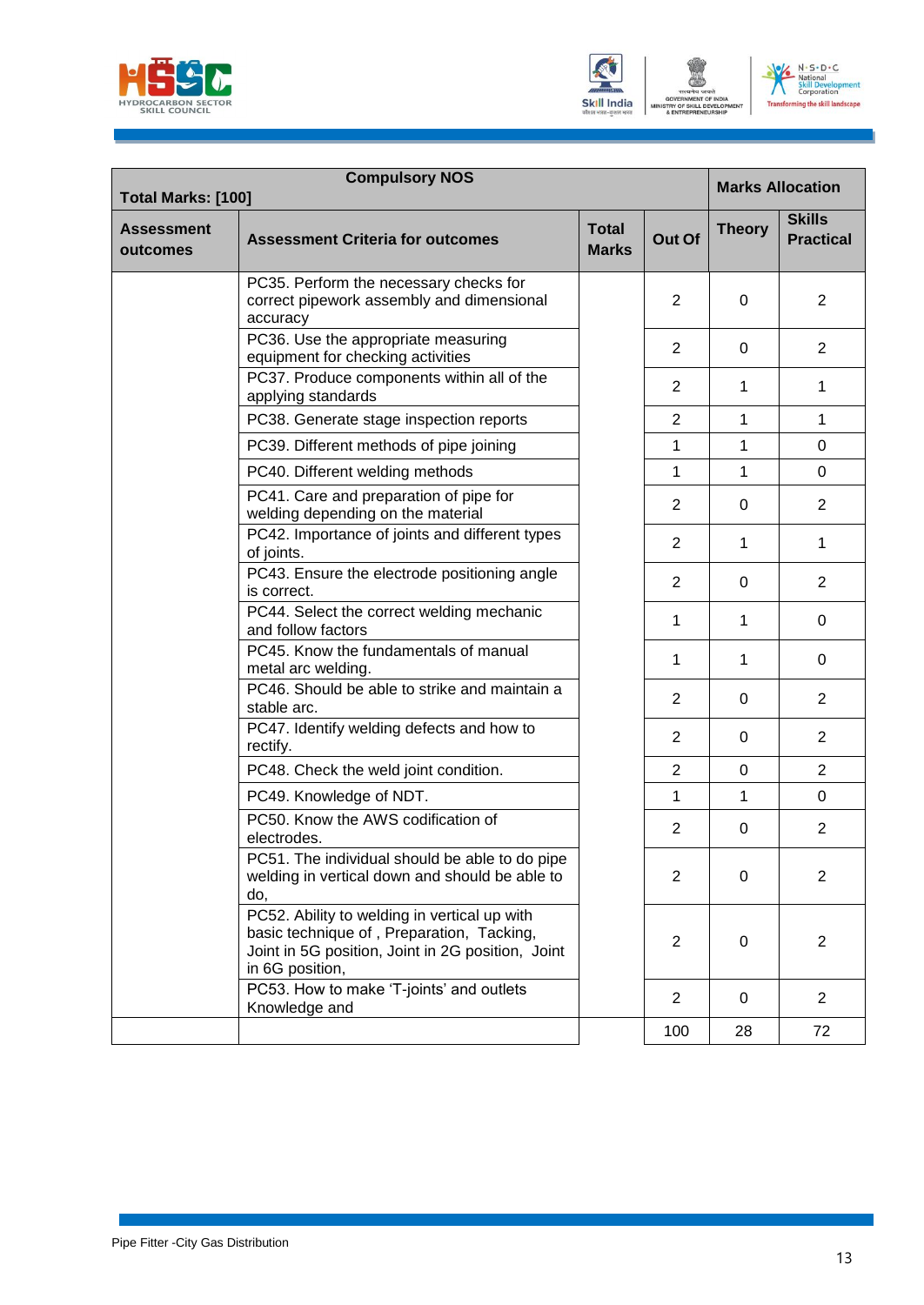





| <b>Compulsory NOS</b><br>Total Marks: [125]  |                                                                                                                                         |                              |                |                | <b>Marks Allocation</b>           |  |
|----------------------------------------------|-----------------------------------------------------------------------------------------------------------------------------------------|------------------------------|----------------|----------------|-----------------------------------|--|
| <b>Assessment</b><br>outcomes                | <b>Assessment Criteria for outcomes</b>                                                                                                 | <b>Total</b><br><b>Marks</b> | Out Of         | <b>Theory</b>  | <b>Skills</b><br><b>Practical</b> |  |
|                                              | PC1. Understand conventionally Buried<br>Pipelines                                                                                      |                              | 2              | 1              | 1                                 |  |
|                                              | PC2. Perform narrow/chain trenching is done                                                                                             |                              | $\overline{2}$ | 1              | $\mathbf{1}$                      |  |
|                                              | PC3 Perform Mole ploughing is done                                                                                                      |                              | $\overline{2}$ | $\mathbf 0$    | $\overline{2}$                    |  |
|                                              | PC4. Perform Impact moling is done                                                                                                      |                              | $\overline{2}$ | 1              | 1                                 |  |
|                                              | PC5. Carry out is directional drilling and how it<br>is carried                                                                         |                              | 2              | 1              | 1                                 |  |
|                                              | PC6. Understand is fusion technology                                                                                                    |                              | $\overline{2}$ | $\overline{2}$ | $\mathbf 0$                       |  |
|                                              | PC7. Understand Heating coils are as close to<br>the joint surfaces as possible.                                                        |                              | $\overline{2}$ | 1              | 1                                 |  |
|                                              | PC8. Wire position is accurately controlled<br>during manufacture and during the subsequent<br>fusion process.                          |                              | 2              | 2              | 0                                 |  |
|                                              | PC9. The importance of heat distribution<br>uniform over the length of the hot zone.                                                    | 125                          | $\overline{2}$ | 2              | 0                                 |  |
|                                              | PC10. Ensure melt pressure and temperature<br>are both accurately controlled.                                                           |                              | $\overline{2}$ | $\overline{2}$ | 0                                 |  |
|                                              | PC11. Importance why coils are protected from<br>damage prior to, during and after fusion.                                              |                              | 2              | $\overline{2}$ | 0                                 |  |
|                                              | PC12. Define Electrofusion Control Units                                                                                                |                              | $\overline{2}$ | $\overline{2}$ | 0                                 |  |
| <b>HYC/N6106</b><br>Perform<br>Electrofusion | PC 13. Check the pipe for any abrasions or<br>impact damage that may provide a detrimental<br>effect to the performance of the coupler. |                              | $\overline{2}$ | $\Omega$       | 2                                 |  |
| Welding                                      | PC 14. Ensure that the pipe end is cut square                                                                                           |                              | $\overline{2}$ | $\mathbf 0$    | $\overline{2}$                    |  |
|                                              | PC 15. Mechanical scraper takes off<br>approximately 0. 5mm of the pipe surface of<br>the pipe diameter.                                |                              | 2              | 1              | 1                                 |  |
|                                              | PC 16. How to mark the pipe end for the<br>couplers insertion depth.                                                                    |                              | $\overline{c}$ | 0              | $\overline{c}$                    |  |
|                                              | PC 17. Why scraping takes place before clean<br>the surface of the pipe to remove as much<br>grease, oil or surface dirt as possible.   |                              | $\overline{2}$ | $\mathbf 0$    | $\overline{2}$                    |  |
|                                              | PC 18. How to use your hand scraper to create<br>a chamfer on the leading edge of the pipe and<br>remove all swarf from the pipe.       |                              | $\overline{2}$ | $\mathbf 0$    | $\overline{2}$                    |  |
|                                              | PC 19. How to mark the pipe end for the<br>couplers insertion depth                                                                     |                              | $\overline{2}$ | $\mathbf 0$    | $\overline{2}$                    |  |
|                                              | PC 20. Importance of checking the scraper<br>blade for its good condition.                                                              |                              | $\overline{2}$ | $\mathbf 0$    | $\overline{2}$                    |  |
|                                              | PC 21. Scrape off any remaining line markings<br>using hand scrapper                                                                    |                              | $\overline{2}$ | $\mathbf 0$    | $\overline{2}$                    |  |
|                                              | PC 22. Why not to touch the cleaned ends of<br>the pipe or the inside of the coupler with your<br>hands or rags.                        |                              | 2              | 0              | $\overline{2}$                    |  |
|                                              | PC 23. How to protect the end against the<br>ingress of dirt, dust or water.                                                            |                              | $\overline{2}$ | 0              | $\overline{2}$                    |  |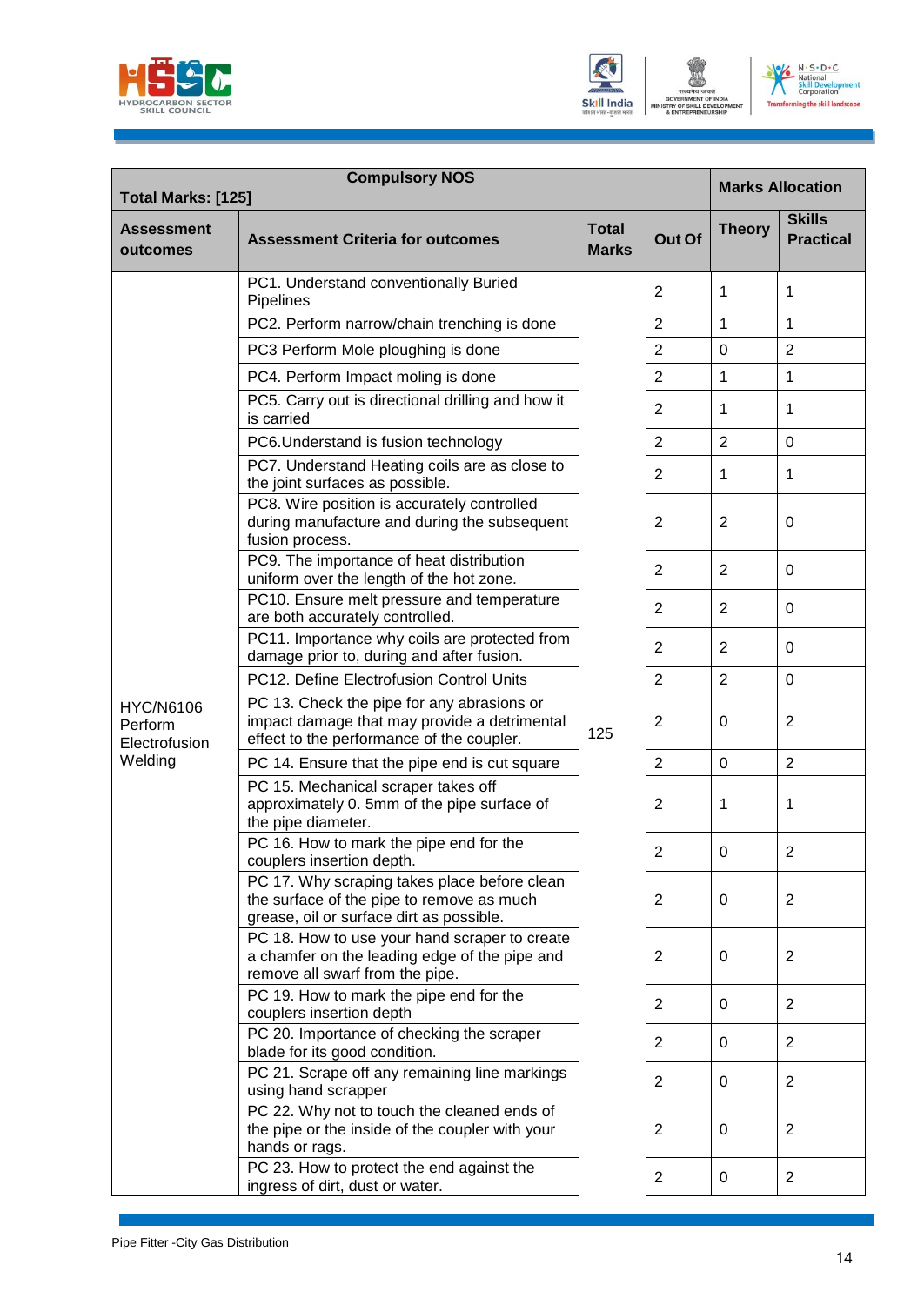





| <b>Compulsory NOS</b><br>Total Marks: [125] |                                                                                                                                                                                              |                              |                |               | <b>Marks Allocation</b>           |  |
|---------------------------------------------|----------------------------------------------------------------------------------------------------------------------------------------------------------------------------------------------|------------------------------|----------------|---------------|-----------------------------------|--|
| <b>Assessment</b><br>outcomes               | <b>Assessment Criteria for outcomes</b>                                                                                                                                                      | <b>Total</b><br><b>Marks</b> | Out Of         | <b>Theory</b> | <b>Skills</b><br><b>Practical</b> |  |
|                                             | PC 24. Importance of placing the pipes in the<br>clamps with the ends against the trimming tool<br>and with the pipe markings aligned.                                                       |                              | 2              | 1             | 1                                 |  |
|                                             | PC 25. How to align and level the components<br>using the support rollers.                                                                                                                   |                              | 2              | $\Omega$      | $\overline{2}$                    |  |
|                                             | PC 26. Method of tightening the pipe clamps to<br>grip and re-round the pipes.                                                                                                               |                              | $\overline{2}$ | 1             | 1                                 |  |
|                                             | PC 27. How to cover the free ends of the pipes<br>to prevent cooling of the plate by internal<br>draughts.                                                                                   |                              | 2              | $\Omega$      | $\overline{2}$                    |  |
|                                             | PC 28. Switching on the trimming tool and<br>close the clamps slowly so that the pipe ends<br>are moved against the trimming tool until<br>continuous shavings are cut from each<br>surface. |                              | $\overline{2}$ | 0             | $\overline{2}$                    |  |
|                                             | PC 29. How to Keep the trimming tool turning<br>whilst opening the clamps to avoid steps on<br>the trimmed surfaces.                                                                         |                              | 2              | $\Omega$      | $\overline{2}$                    |  |
|                                             | PC 30. Method of removing the trimming tool<br>taking care not to touch the trimmed ends.                                                                                                    |                              | $\overline{2}$ | 1             | $\mathbf{1}$                      |  |
|                                             | PC 31. How to remove loose shavings from<br>the machine and component ends.                                                                                                                  |                              | $\overline{2}$ | $\mathbf 0$   | $\overline{2}$                    |  |
|                                             | PC 32. Importance of why not to touch the<br>prepared surface                                                                                                                                |                              | $\overline{2}$ | 1             | $\mathbf{1}$                      |  |
|                                             | PC 33 .Check that both surfaces are<br>completely planed. If they are not then repeat<br>the trimming process.                                                                               |                              | 2              | $\Omega$      | $\overline{c}$                    |  |
|                                             | PC 34. Why close the clamps and check that<br>there is no visible gap between the trimmed<br>faces.                                                                                          |                              | $\overline{2}$ | $\Omega$      | $\overline{2}$                    |  |
|                                             | PC 35. The maximum permitted outsider<br>diameter mismatch is: 1.0 mm for pipe sizes<br>90 mm to 315 mm, 2.0 mm for pipe sizes 316<br>mm to 800 mm                                           |                              | 2              | 0             | 2                                 |  |
|                                             | PC 36. If the mismatch is greater than these<br>values then the pipe must be realigned and re-<br>trimmed.                                                                                   |                              | 2              | 0             | $\overline{2}$                    |  |
|                                             | PC 37. Open and then close the clamps and<br>note the drag pressure needed to move the<br>pipes together using the hydraulic system                                                          |                              | $\overline{2}$ | 0             | $\overline{2}$                    |  |
|                                             | PC 38. Why heating coils are as close to the<br>joint surfaces as possible.                                                                                                                  |                              | $\overline{2}$ | 1             | $\mathbf{1}$                      |  |
|                                             | PC 39. How wire position is accurately<br>controlled during manufacture and during the<br>subsequent fusion process.                                                                         |                              | 2              | 1             | 1                                 |  |
|                                             | PC 40. Importance of heat distribution which<br>has to be uniform over the length of the hot<br>zone.                                                                                        |                              | 2              | 1             | $\mathbf 1$                       |  |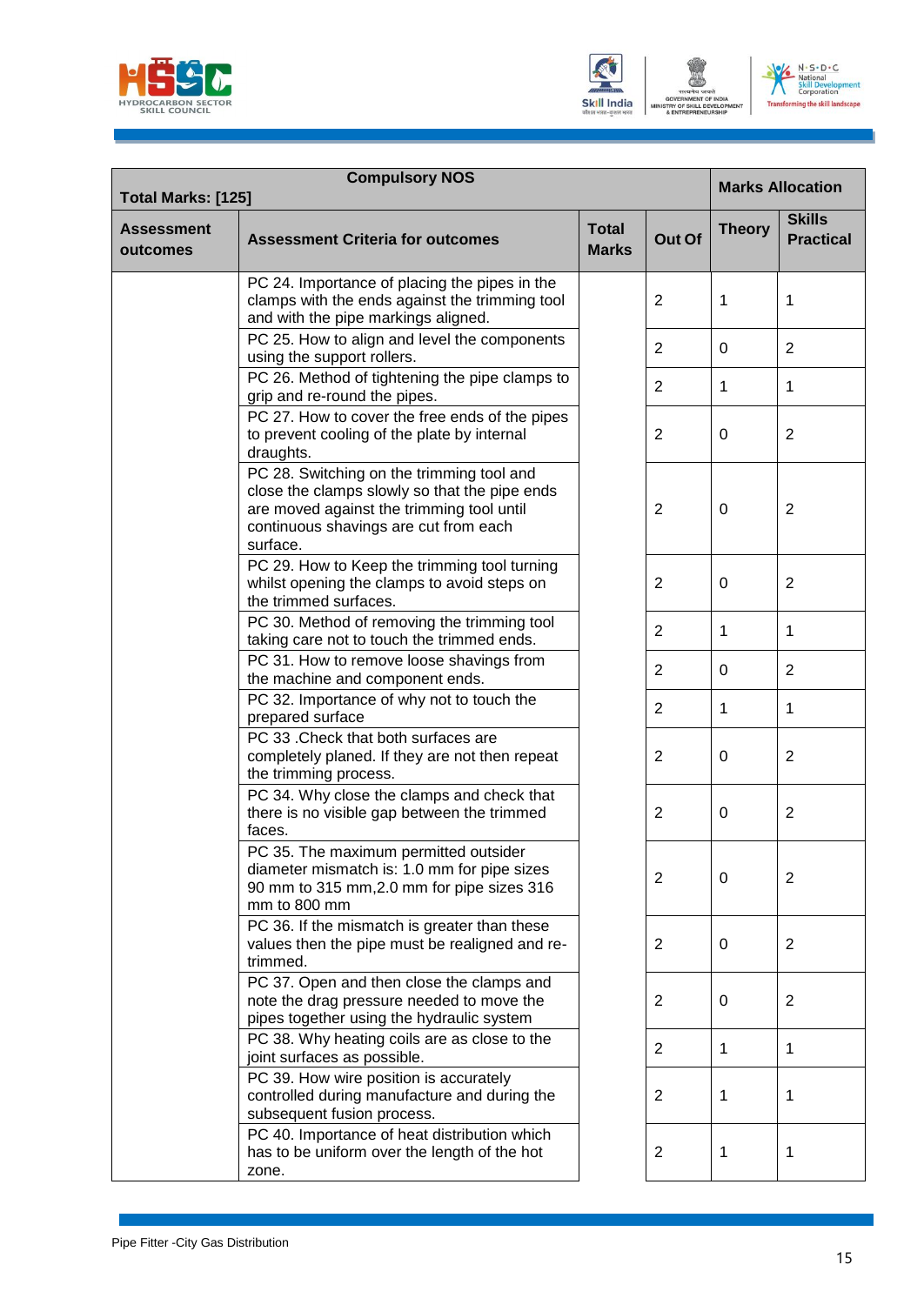





| <b>Compulsory NOS</b><br><b>Total Marks: [125]</b> |                                                                                                                                      |                              |                |               | <b>Marks Allocation</b>           |  |
|----------------------------------------------------|--------------------------------------------------------------------------------------------------------------------------------------|------------------------------|----------------|---------------|-----------------------------------|--|
| <b>Assessment</b><br>outcomes                      | <b>Assessment Criteria for outcomes</b>                                                                                              | <b>Total</b><br><b>Marks</b> | Out Of         | <b>Theory</b> | <b>Skills</b><br><b>Practical</b> |  |
|                                                    | PC 41. Why melt pressure and temperature<br>are accurately controlled.                                                               |                              | 2              | 1             | 1                                 |  |
|                                                    | PC 42. Why coils are to be protected from<br>damage prior to, during and after fusion.                                               |                              | 2              | 1             | 1                                 |  |
|                                                    | PC 43. Why spigot ends are scraped.                                                                                                  |                              | $\overline{2}$ | 1             | $\mathbf{1}$                      |  |
|                                                    | PC 44. Importance of cutting the pipe square<br>and remove burrs.                                                                    |                              | $\overline{2}$ | 1             | 1                                 |  |
|                                                    | PC 45. How to wipe loose dirt from pipe ends.                                                                                        |                              | $\overline{2}$ | $\mathbf 0$   | $\overline{2}$                    |  |
|                                                    | PC 46. How to place the centre of the<br>electrofusion fitting alongside the pipe end and<br>mark the pipe around the circumference. |                              | 2              | 0             | 2                                 |  |
|                                                    | PC 47. How to use the pipe end preparation<br>tool, remove the entire surface of the pipe over<br>the marked area                    |                              | 2              | 0             | 2                                 |  |
|                                                    | PC 48. Remove the fitting from its packaging<br>and check that the bore of the fitting is clean<br>and dry.                          |                              | 2              | 0             | 2                                 |  |
|                                                    | PC 49. To insert the pipe ends into the fitting<br>so that they are in contact with the centre stop.                                 |                              | $\overline{2}$ | $\Omega$      | $\overline{2}$                    |  |
|                                                    | PC 50. What are the socket electrofusion<br>fittings (couplers, reducers, elbows and tees)<br>clamps must be used.                   |                              | 2              | 1             | 1                                 |  |
|                                                    | PC 51. How to remove the terminal protection<br>caps from the terminal shrouds.                                                      |                              | $\overline{2}$ | $\Omega$      | $\overline{2}$                    |  |
|                                                    | PC 52. Connect the output leads to the fitting<br>terminals.                                                                         |                              | 2              | 0             | $\overline{2}$                    |  |
|                                                    | PC 53. Check that there is sufficient fuel in the<br>generator to complete the joint.                                                |                              | $\overline{2}$ | 0             | 2                                 |  |
|                                                    | PC 54. Operate as per the instructions, which<br>should have been thoroughly read and<br>understood prior to any welding operations. |                              | 2              | 0             | 2                                 |  |
|                                                    | PC 55. Understand that the joint must be left in<br>the clamps for the cooling time specified on the<br>fitting,                     |                              | 2              | 1             | 1                                 |  |
|                                                    | PC 56. What are the Material properties &<br>compatibility                                                                           |                              | $\overline{2}$ | 1             | 1                                 |  |
|                                                    | PC 57. Importance of Standard dimensional<br>ratio                                                                                   |                              | $\overline{2}$ | $\mathbf{1}$  | $\mathbf{1}$                      |  |
|                                                    | PC 58. Effect of expansion and contraction                                                                                           |                              | $\overline{2}$ | $\mathbf{1}$  | $\mathbf{1}$                      |  |
|                                                    | PC 59. How Pipe bending is done and the<br>radius for PE                                                                             |                              | 3              | $\mathbf{1}$  | 2                                 |  |
|                                                    | PC 60. How electrofusion fittings are able to<br>weld pipes having different wall thicknesses                                        |                              | 3              | 1             | 2                                 |  |
|                                                    | PC 61. How Pressure testing is done                                                                                                  |                              | $\sqrt{3}$     | $\mathbf{1}$  | $\overline{2}$                    |  |
|                                                    |                                                                                                                                      |                              |                | 37            | 88                                |  |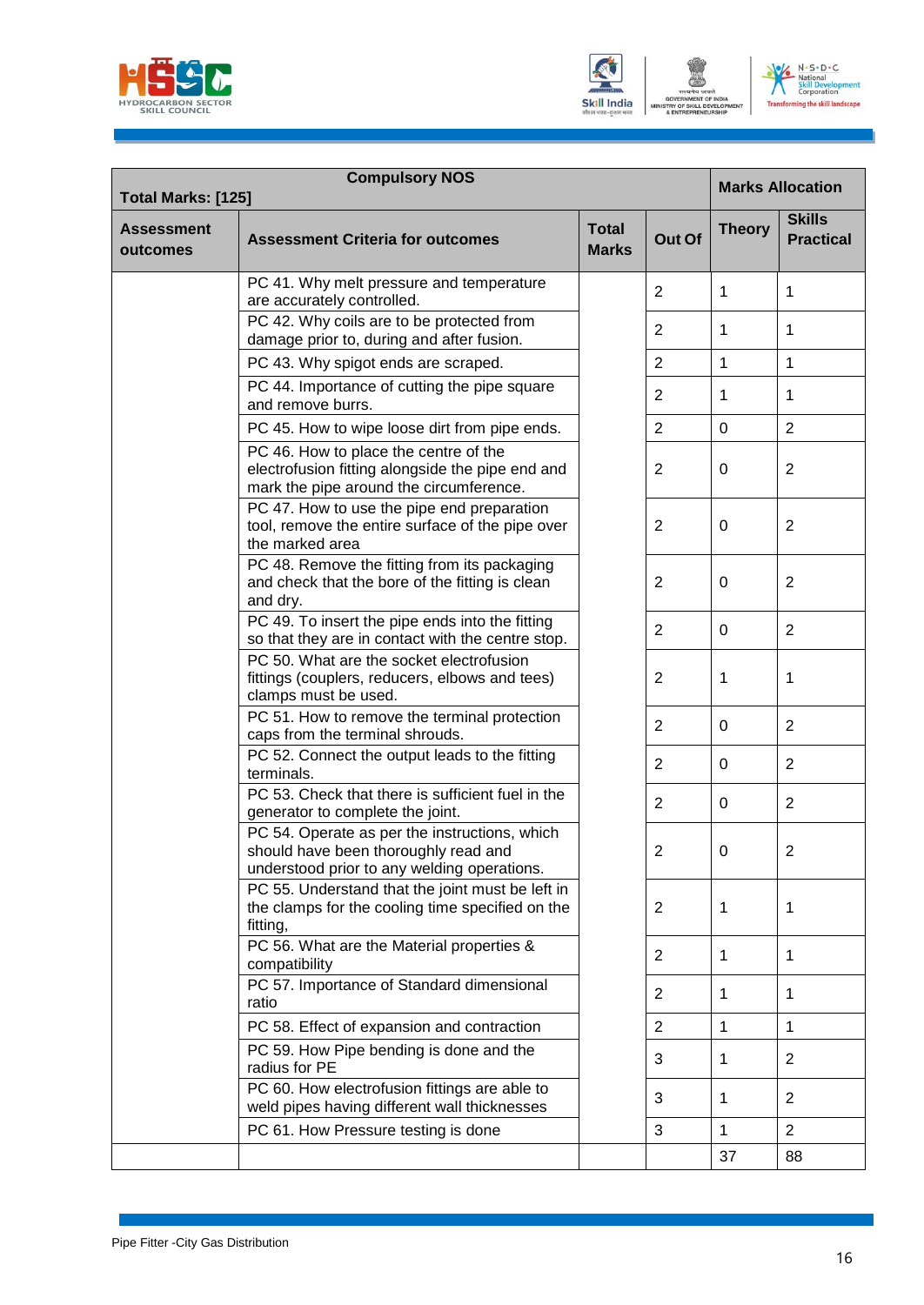





| <b>Compulsory NOS</b><br>Total Marks: [100]       |                                                                                                         |                              |        |               | <b>Marks Allocation</b>           |  |
|---------------------------------------------------|---------------------------------------------------------------------------------------------------------|------------------------------|--------|---------------|-----------------------------------|--|
| <b>Assessment</b><br>outcomes                     | <b>Assessment Criteria for outcomes</b>                                                                 | <b>Total</b><br><b>Marks</b> | Out Of | <b>Theory</b> | <b>Skills</b><br><b>Practical</b> |  |
|                                                   | PC1, maintain clear communication with<br>colleagues                                                    |                              | 10     | 5             | 5                                 |  |
|                                                   | PC2. work with colleagues as a team                                                                     | 100                          | 10     | 5             | 5                                 |  |
|                                                   | PC3. pass on information to in line with<br>organisational requirements                                 |                              | 10     | 5             | 5                                 |  |
|                                                   | PC4. work in ways that show respect for<br>colleagues                                                   |                              | 10     | 5             | 5                                 |  |
|                                                   | PC5. carry out commitments made to<br>colleagues                                                        |                              | 10     | 5             | 5                                 |  |
| <b>HYC/N6103</b><br>Work effectively<br>in a team | PC6. let colleagues know in good time if<br>cannot carry out commitments, explaining the<br>reasons     |                              | 10     | 5             | 5                                 |  |
|                                                   | PC7. identify problems in working with<br>colleagues and take the initiative to solve<br>these problems |                              | 10     | 5             | 5                                 |  |
|                                                   | PC8. follow the organisation's policies and<br>procedures for working with colleagues                   |                              | 15     | 5             | 10                                |  |
|                                                   | PC9. ability to share resources with other<br>members as per priority of tasks                          |                              | 15     | 5             | 10                                |  |
|                                                   |                                                                                                         |                              |        | 45            | 55                                |  |

| <b>Compulsory NOS</b><br>Total Marks: [100]                                |                                                                                                                                                                                                                                                                                           |                              |                | <b>Marks Allocation</b> |                                   |
|----------------------------------------------------------------------------|-------------------------------------------------------------------------------------------------------------------------------------------------------------------------------------------------------------------------------------------------------------------------------------------|------------------------------|----------------|-------------------------|-----------------------------------|
| <b>Assessment</b><br>outcomes                                              | <b>Assessment Criteria for outcomes</b>                                                                                                                                                                                                                                                   | <b>Total</b><br><b>Marks</b> | Out Of         | <b>Theory</b>           | <b>Skills</b><br><b>Practical</b> |
| <b>HYC/N6104</b><br>Follow health,<br>safety and<br>security<br>procedures | PC1. Use protective clothing/equipment for<br>specific tasks and work Conditions                                                                                                                                                                                                          |                              | 3              | 1                       | $\overline{2}$                    |
|                                                                            | PC2. State the name and location of people<br>responsible for health and safety in the<br>workplace                                                                                                                                                                                       | 100                          | $\overline{2}$ | 1                       |                                   |
|                                                                            | PC3. State the names and location of<br>documents that refer to health and safety in<br>the workplace                                                                                                                                                                                     |                              | $\overline{2}$ | 1                       | 1                                 |
|                                                                            | PC4. Identify job-site hazardous work and<br>state possible causes of risk or accident in the<br>workplace                                                                                                                                                                                |                              | 2              | 1                       | 1                                 |
|                                                                            | PC5. Carry out safe working practices while<br>dealing with hazards to ensure the safety of<br>self and others                                                                                                                                                                            |                              | 3              | 1                       | $\overline{2}$                    |
|                                                                            | PC6. State methods of accident prevention in<br>the work environment of the job role Methods<br>of accident prevention: training in health and<br>safety procedures; using health and safety<br>procedures; use of equipment and working<br>practices (such as safe carrying procedures); |                              | 3              | 1                       | $\overline{2}$                    |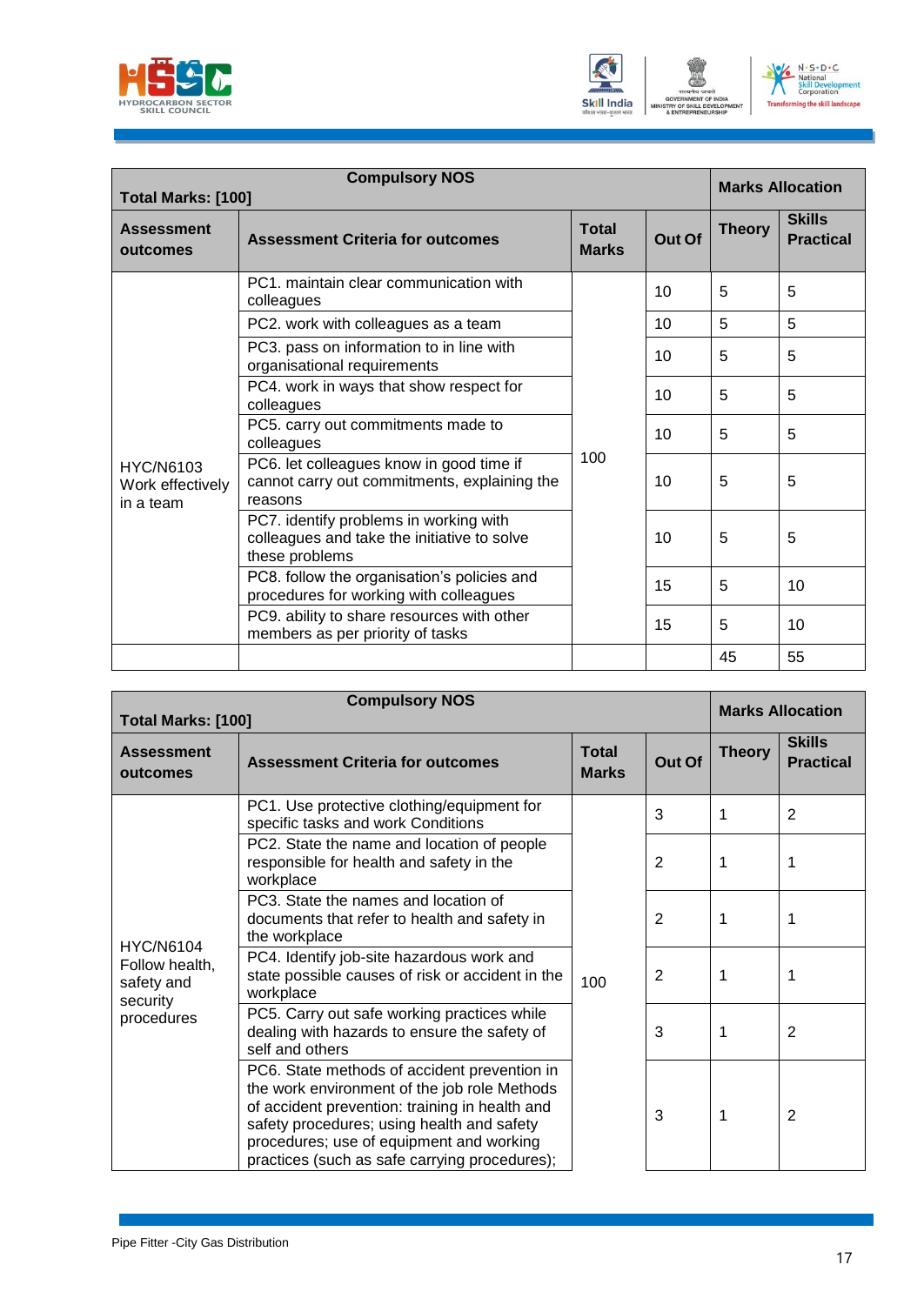





| <b>Compulsory NOS</b><br><b>Total Marks: [100]</b> |                                                                                                        |                              |                |               | <b>Marks Allocation</b>           |  |
|----------------------------------------------------|--------------------------------------------------------------------------------------------------------|------------------------------|----------------|---------------|-----------------------------------|--|
| <b>Assessment</b><br>outcomes                      | <b>Assessment Criteria for outcomes</b>                                                                | <b>Total</b><br><b>Marks</b> | Out Of         | <b>Theory</b> | <b>Skills</b><br><b>Practical</b> |  |
|                                                    | safety notices, advice; instruction from<br>colleagues and supervisors                                 |                              |                |               |                                   |  |
|                                                    | PC7. State location of general health and<br>safety equipment in the workplace                         |                              | 3              | 1             | $\overline{c}$                    |  |
|                                                    | PC8. Inspect for faults, set up and safely use<br>steps and ladders in general use                     |                              | 3              | 1             | $\overline{2}$                    |  |
|                                                    | PC9. Work safely in and around trenches,<br>elevated places and confined areas                         |                              | 2              | 1             | 1                                 |  |
|                                                    | PC10. Lift heavy objects safely using correct<br>procedures                                            |                              | 3              | 1             | $\overline{2}$                    |  |
|                                                    | PC11. Apply good housekeeping practices                                                                |                              | $\mathbf{3}$   | 1             | $\overline{2}$                    |  |
|                                                    | PC12. Identify common hazard signs<br>displayed in various areas                                       |                              | 3              | 1             | $\overline{2}$                    |  |
|                                                    | PC 13. Retrieve and/or point out documents<br>that refer to health and safety in the<br>workplace      |                              | 2              | 1             | $\mathbf 1$                       |  |
|                                                    | PC14. Use the various appropriate fire<br>extinguishers on different types of fires<br>correctly       |                              | 3              | 1             | $\overline{2}$                    |  |
|                                                    | PC15. Demonstrate rescue techniques<br>applied during fire hazard                                      |                              | 2              | 1             | $\mathbf{1}$                      |  |
|                                                    | PC16. Demonstrate good housekeeping in<br>order to prevent fire hazards                                |                              | 2              | 1             | 1                                 |  |
|                                                    | PC17. Demonstrate the correct use of a fire<br>extinguisher                                            |                              | 2              | 1             | $\mathbf{1}$                      |  |
|                                                    | PC18. List issue concerning the safety and<br>familiar in your work style                              |                              | $\overline{2}$ | 1             | 1                                 |  |
|                                                    | PC19. Empower to address the unsafe<br>condition in your work place or to stop the<br>unsafe behaviour |                              | 3              | 1             | $\overline{2}$                    |  |
|                                                    | PC20. Record all miss incidents , damages,<br>illness or injury                                        |                              | 3              | 1             | $\overline{2}$                    |  |
|                                                    | PC21. Comprehend the applicable laws,<br>regulations and codes as per standard                         |                              | 3              | 1             | $\overline{2}$                    |  |
|                                                    | PC22. Promote and maintain a positive safety<br>culture                                                |                              | 2              | 1             | 1                                 |  |
|                                                    | PC23. Apply and appraise the use and<br>storage of hazardous substance and their<br>safety             |                              | 2              | 1             | $\mathbf 1$                       |  |
|                                                    | PC24. Assess the threats and to protect from<br>the threats                                            |                              | 3              | 1             | $\overline{2}$                    |  |
|                                                    | PC25. Awareness of own safety and safety of<br>others                                                  |                              | 3              | $\mathbf{1}$  | $\overline{2}$                    |  |
|                                                    | PC26. Bring the concern and report the HSE<br>concern                                                  |                              | 3              | 1             | $\overline{2}$                    |  |
|                                                    | PC27. Report all incident to the supervisor                                                            |                              | 3              | $\mathbf{1}$  | $\overline{2}$                    |  |